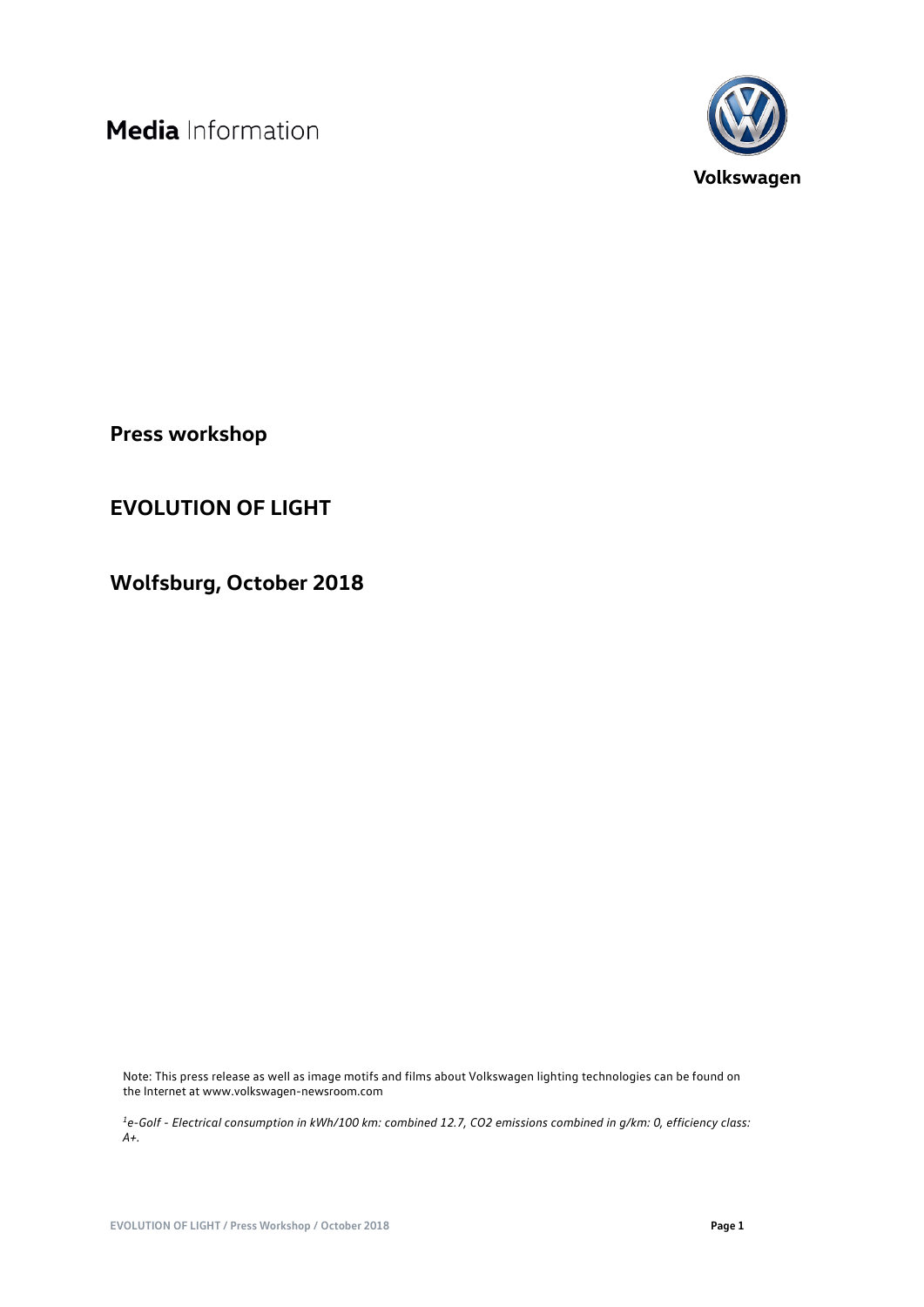

### **Contents**

## **EVOLUTION OF LIGHT**

## **To the point**

| Overview of important facts                        | Page 03 |
|----------------------------------------------------|---------|
| Volkswagen lighting systems of tomorrow and beyond | Page 03 |

### **Key aspects**

|                        | Light staging and exterior HMI    |         |  |
|------------------------|-----------------------------------|---------|--|
|                        | Light demonstrator                | Page 07 |  |
|                        | Tiguan - visual modality          | Page 10 |  |
| Headlight technologies |                                   |         |  |
|                        | IQ.Light                          | Page 13 |  |
|                        | HD-LCD headlight                  | Page 15 |  |
|                        | Micro-pixel LED headlight         | Page 18 |  |
|                        | High-performance LED headlight    | Page 20 |  |
| Signal lights          |                                   |         |  |
|                        | Switching signature tail light    | Page 23 |  |
|                        | Customisable signature tail light | Page 24 |  |
|                        | Matrix tail light cluster         | Page 25 |  |
|                        | Holographic tail light cluster    | Page 26 |  |
|                        | <b>Optical Park Assist</b>        | Page 28 |  |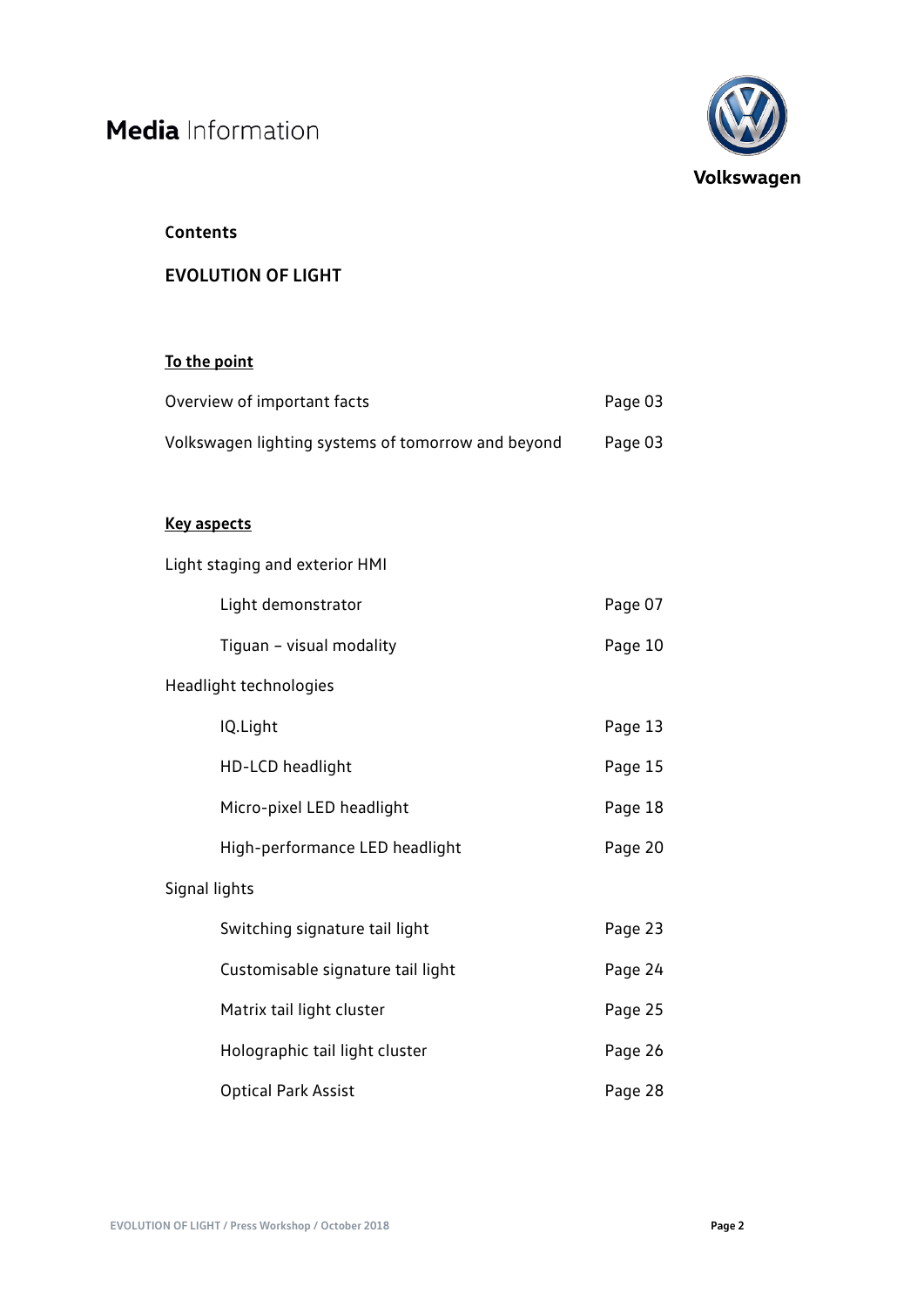## **In brief EVOLUTION OF LIGHT:**

## **Innovative lighting systems ensure greater safety**

### **Overview of important facts**

- Volkswagen improves safety for all road users with new, innovative lighting systems such as the IQ.Light
- Center of Lighting Excellence with 100-metre long light tunnel optimises and accelerates the development of new technologies
- New Volkswagen light demonstrator based on the ID. family takes the light of the future into the present
- Volkswagen Group Research tests interactive lighting systems on board a Tiguan with exterior displays and projection systems
- IQ.Light from the new Touareg marks the current status quo of the Volkswagen headlight systems with a total of 256 LEDs
- HD-LCD headlights with 30,000 pixels per headlight make it possible to test future lighting functions
- Micro-pixel LED headlights will introduce a new era of intelligent headlight systems in a few years
- The high-performance LED headlight from Volkswagen could become an affordable alternative to laser headlights
- The switching LED signature tail light provides increased safety when braking in the Touareg, Tiguan, Passat and Golf at night
- Personalised signatures will incorporate design, warning and sign options into the LED tail light clusters
- Using holograms, three-dimensional signs and tail light functions float in virtual space
- New lighting systems will project signs onto the road to make driving easier and safer

### **The light of the future will be able to communicate**

Volkswagen has developed light into a characteristic feature of all the brand's vehicles. In parallel, new interactive lighting technologies ensure that road safety is improved by vehicle lighting. At the same time, pioneering LED lighting systems such as the IQ.Light from the latest



#### **Contact:**

**Volkswagen Communications Product Communications**

#### Jens Bobsien Head of Communication Technology, Innovation and Design Tel: +49 5361 9-32529 [Jen.bobsien@volkswagen.de](mailto:Jen.bobsien@volkswagen.de)

Stefanie Blabl Communication Technology Tel: +49 5361 9-14079 [stefanie.blabl@volkswagen.de](mailto:stefanie.blabl@volkswagen.de)



**More at** [volkswagen-media-services.com](https://www.volkswagen-media-services.com/)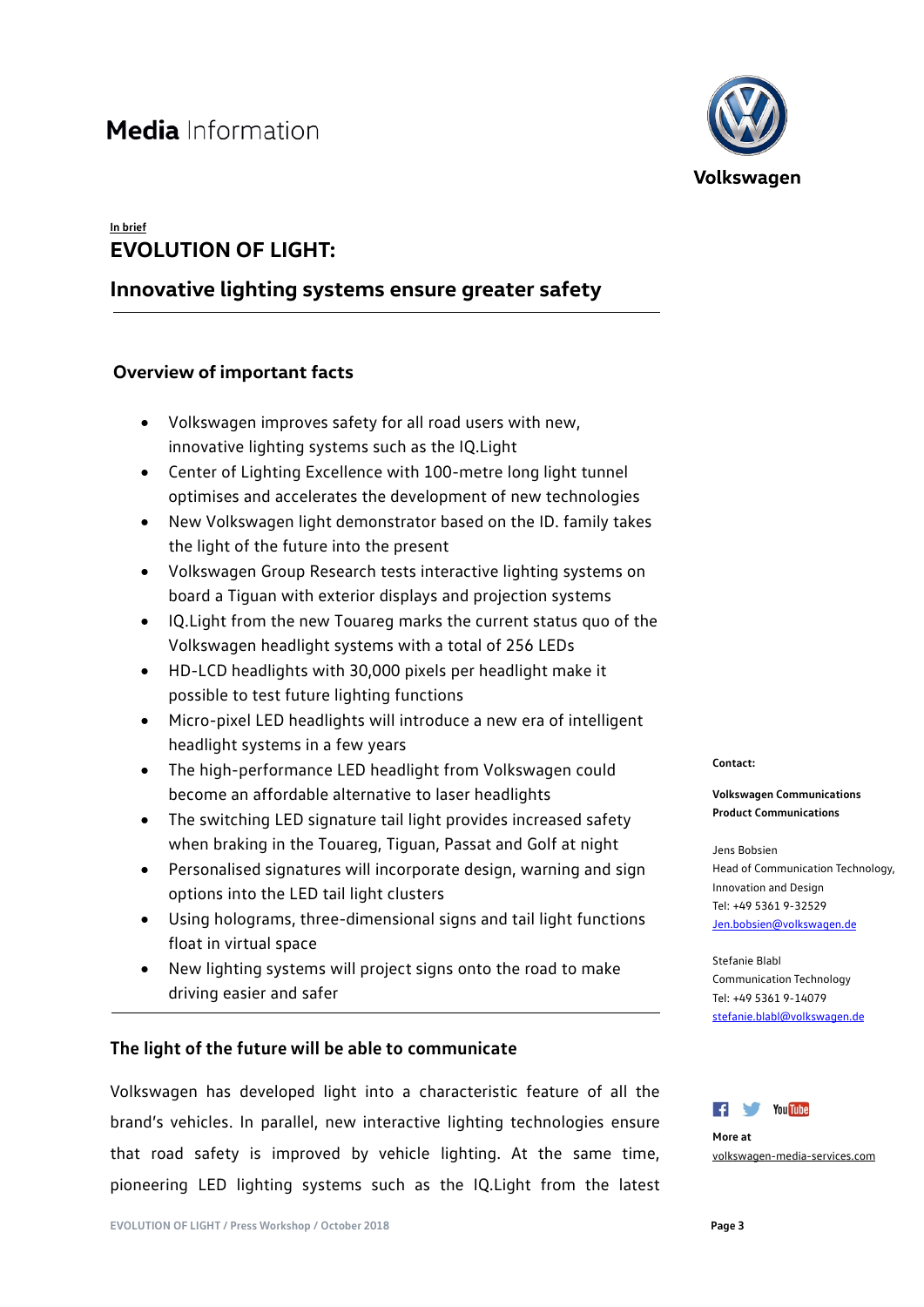

Touareg open up new, fascinating avenues for vehicle design. Volkswagen Chief Designer Klaus Bischoff: "The light of the future is developing into a means of communication. It will interact with the driver and other road users – whether in a car, on a motorcycle or a bicycle – as well as pedestrians, thereby significantly improving safety. At the same time, we will integrate the lighting functions more progressively into the design of the vehicles than ever before." The new Touareg embodies the current status quo of innovative Volkswagen lighting technologies both visually and technically. In this large SUV, lighting design and functions merge more coherently than ever before to form a technical and visual unit. Volkswagen is also answering the question of what tomorrow's interactive lighting concepts might look like with the first studies of a new generation of electric vehicles: the ID. family.

### **The evolution of light runs parallel to the evolution of safety**

Volkswagen engineers and designers use the complete range of technical possibilities to massively improve safety with light. On the one hand, it is necessary to innovatively further develop the lighting functions of today's cars and thus improve road safety today. Intelligent lighting systems and light-based assist systems can do just that. Of course lighting designers and engineers also have an eye on the future. The assisted driving cars of tomorrow will confront road users with new everyday situations – such as a lack of eye contact with the driver. This is where new, interactive lighting functions come into play. These new lighting systems have the potential to communicate empathetically with people, providing feedback and building trust in assisted driving cars. The new exterior lighting features also allow for the customisation of the vehicle through customisable lighting compositions and scenarios. A team of 15 designers is specifically tasked with light design and lighting staging to further enhance the emotion, individuality and functionality of tomorrow's Volkswagens. The new lighting systems will include micro-pixel HD headlights with up to 30,000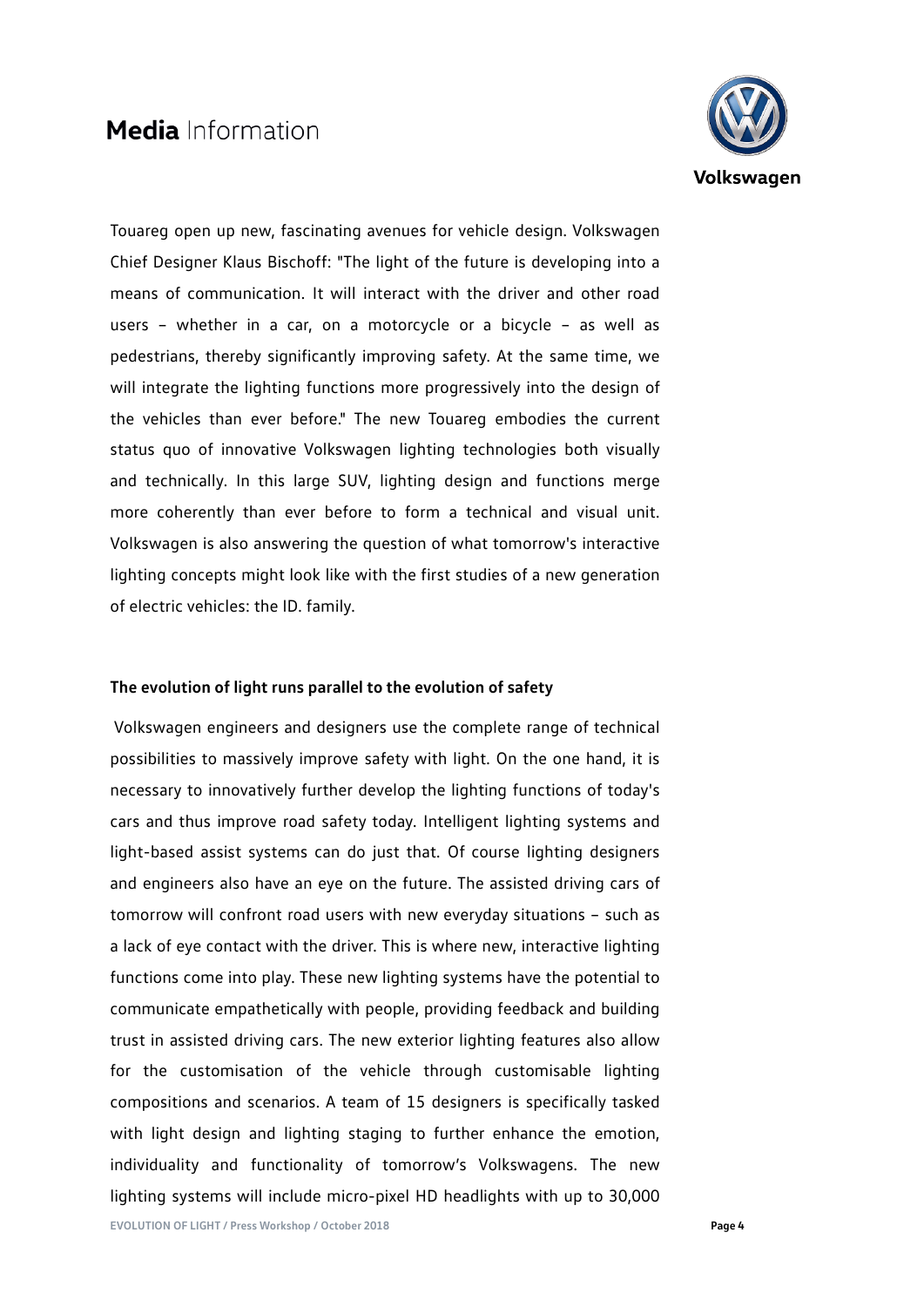

light points and high-performance LED headlights as a low-cost alternative to cost-intensive laser light. For the first time, the micro-pixel HD headlights will project information directly onto the road, significantly improving safety. New systems such as the matrix tail light cluster will also revolutionise tail lights. As soon as road traffic regulations permit, customisable signatures are to be used to integrate warning signs into the tail light clusters. So, for example, these could defuse dangerous situations such as at the end of a traffic jam via car-to-car communication. New assist functions such as "Optical Park Assist", which works with microlenses, will make manoeuvring easier and safer, too.

### **From static to intelligent light in eight decades**

Eight decades lie between the first headlights of the Beetle and the IQ.Light of the Touareg. Over this time, lighting functions have developed from the static lights of the first Volkswagen to highly complex lighting systems, some of which already react interactively. The new Touareg with its IQ.Light shows this par excellence. If it has the Night Vision system on board, the LED matrix headlights automatically 'flash' at pedestrians (without dazzling them) in potentially dangerous situations to draw the driver's attention to them. As outlined above, the evolution of light will continue to progress significantly in the future.

Volkswagen has never made this progress dependent on the driver's budget. The best example of this is the Golf. It has always been a reflection of technical progress in the field of light development. Progress that has always been, and will remain, affordable. The early generations of the Golf featured halogen headlights that, over time, became brighter. The first xenon headlights followed and, with them, the revolution of light. Then came LED tail light clusters, LED daytime running lights and – with the e-Golf<sup>1</sup> - the first LED headlights. What's more it is clear that  $IQ.Light$  - one of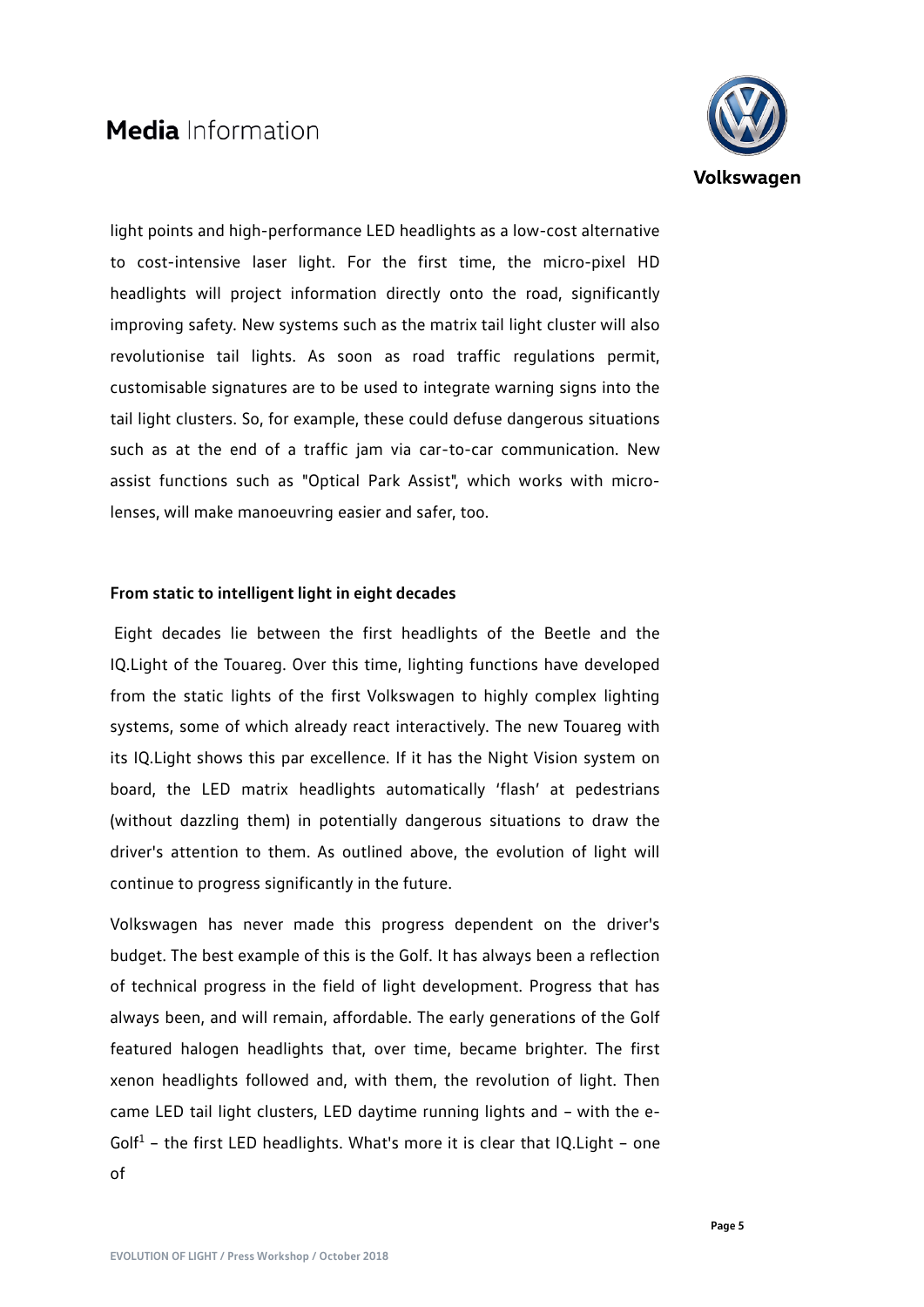

the best lighting systems of our time – will also turn night into day in the Golf class in the medium term.

### **In-house Volkswagen light tunnel shortens development times**

In order to prepare for the challenges of the future, Volkswagen opened its own Center of Lighting Excellence at the Wolfsburg plant in 2014. The 100-metre long, 15-metre wide and 5-metre high light tunnel has been in operation since then in the heart of the Research & Development department. In this tunnel, the lighting systems of today and tomorrow are tested on a real road simulation. The tests can be precisely reproduced and repeated. In this way, systems can be compared and evaluated better than ever before. The Center of Lighting Excellence is also an ideal place to investigate the light perception of drivers and pedestrians. In addition, interior systems such as background lighting, head-up displays and infotainment systems can also be tested under repeatable conditions. The light tunnel also shortened the development time for new headlight, tail light and interior lighting systems, as the number of time-consuming night drives could be reduced. Progress in light development can thus be implemented even more quickly into series production technologies such as the new IQ.Light – providing increased safety that benefits all road users.

### **Key aspects**

## **Light staging and exterior HMI**

### **LIGHT DEMONSTRATOR**

In order to optimally design, test and present future lighting functions, Volkswagen Design has developed a new, innovative working tool: the light demonstrator. This ID. model allows the designers to project the light of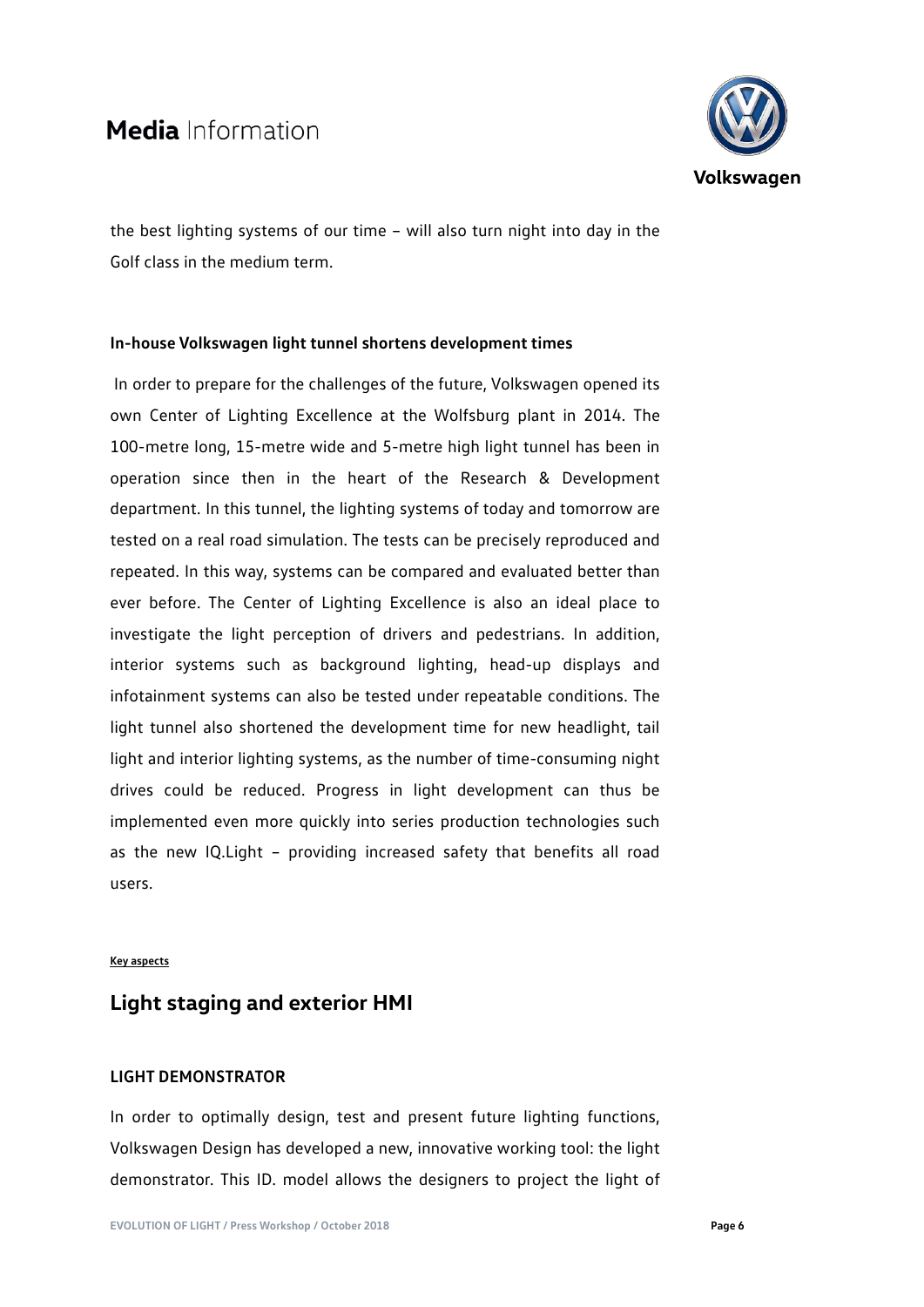

the future into the present. The Volkswagen designers use it to look beyond the functions of headlights and tail light clusters of today and create light coverage that displays new, intelligent and functional exterior content.

### **Light writes the script of the actions**

With regard to exterior light staging, the designers are particularly concerned with the script of the actions. The design of these processes is extended by time to create a product which is experience beyond a simple static impression. In the future, light will welcome you, say goodbye, give a warning, interact, communicate and give the vehicle an individual personality via editable lighting behaviour. At a time when mobility is changing, lighting designers attach the greatest importance to intelligent interaction content. The focus is always on the human being.

The following scenarios (shown with the light demonstrator) show sections of new, functional light staging for the Volkswagen of the future. There are also scenarios that currently cannot be approved, as the legal framework is not yet in place. But the task of lighting designers is to develop useful concepts for the world of tomorrow beyond the boundaries that still exist today.

### **Welcome scenario / 'eyes' looking at the driver**

In the future, light will convey emotions and feelings. The driver will be welcomed by the car. It will wake up as the driver approaches. The welcome scenario starts with the VW logo progressively getting brighter. From this centre point, a 360-degree light path then surrounds the vehicle. The car opens its 'eyes' and looks at the driver. Finally, a carpet of light is rolled out in front of the door. It marks the entrance area. The light staging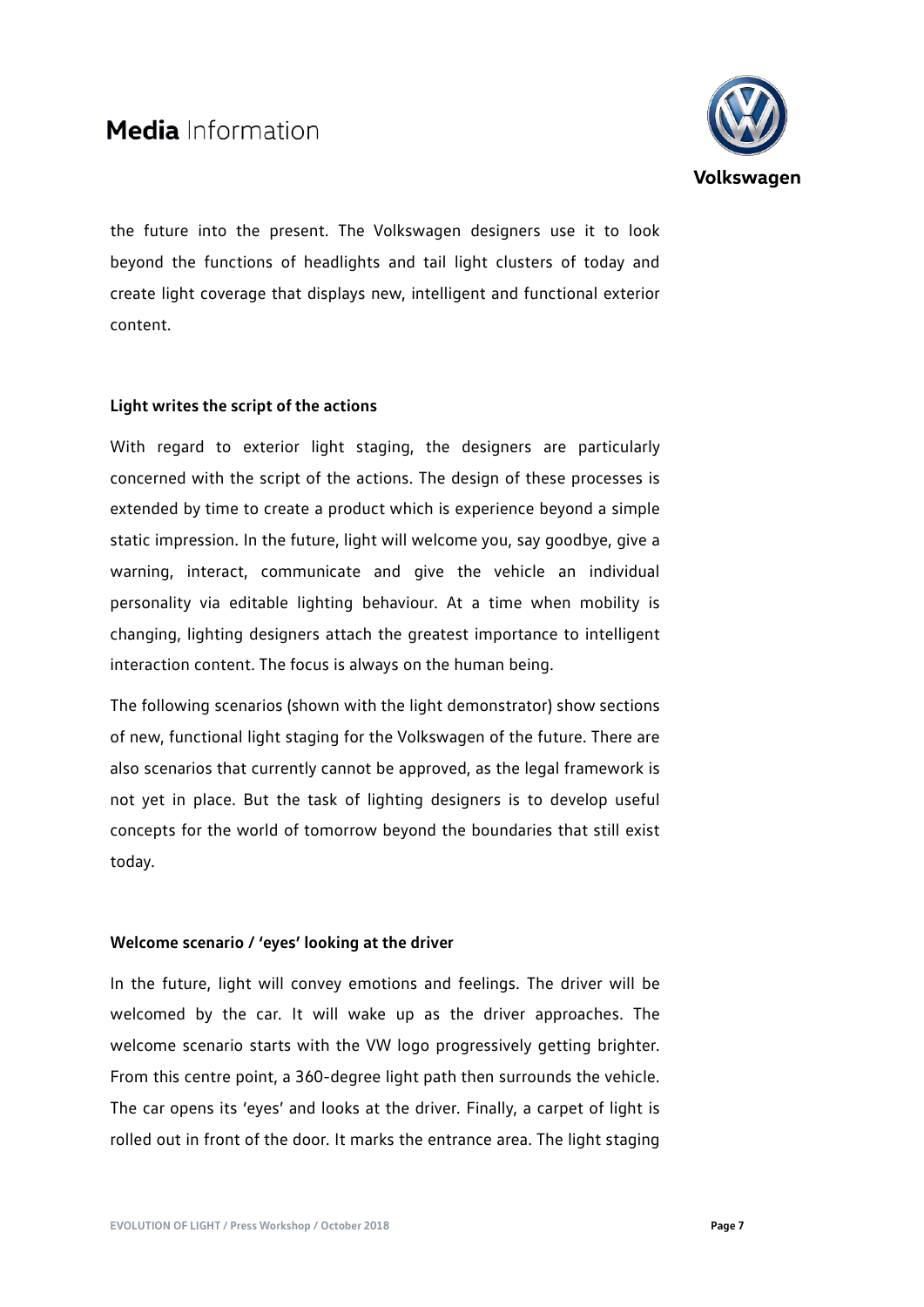

itself is not only visually spectacular, it also attracts more attention and thus maximises safety in the dark.

### **Driving start / focus on front projection**

Light will communicate from now on. The car projects its current driving manoeuvres – so-called "driving intentions" – visually onto the road. When driving off, for example. This manoeuvre is communicated via an animated projection at the front. Or when driving out of a parking space. A laterally directed projection represents a turn signal extended using light. This allows other road users to recognise the driver's intentions early on and react. This is particularly useful for assisted driving vehicles, where there is no need to communicate with the driver.

### **Assisted mode / marker lighting**

Light will interact with us all tomorrow. In assisted mode – without an active driver – the car takes over eye contact with other road users. In conjunction with the communication of "driving intentions", other road users are informed in an intuitively understandable way that they have been seen and that the vehicle will react accordingly. A Volkswagen that starts in assisted mode and is on the road could also be identified as driving autonomously via special marker lighting in the future. The aim is to increase confidence in assisted driving cars and facilitate orientation in mixed traffic.

### **Light blind in roof / rear window as third brake light**

Light will take on new forms. A striking example of this is a light blind in the roof. On the one hand, it serves as homogeneous and versatile adjustable interior lighting, but can illuminate from the outside, making it easier to locate the car in a large car park, for example. Like a blind, the light curtain can be opened and closed in the glass roof and stopped at any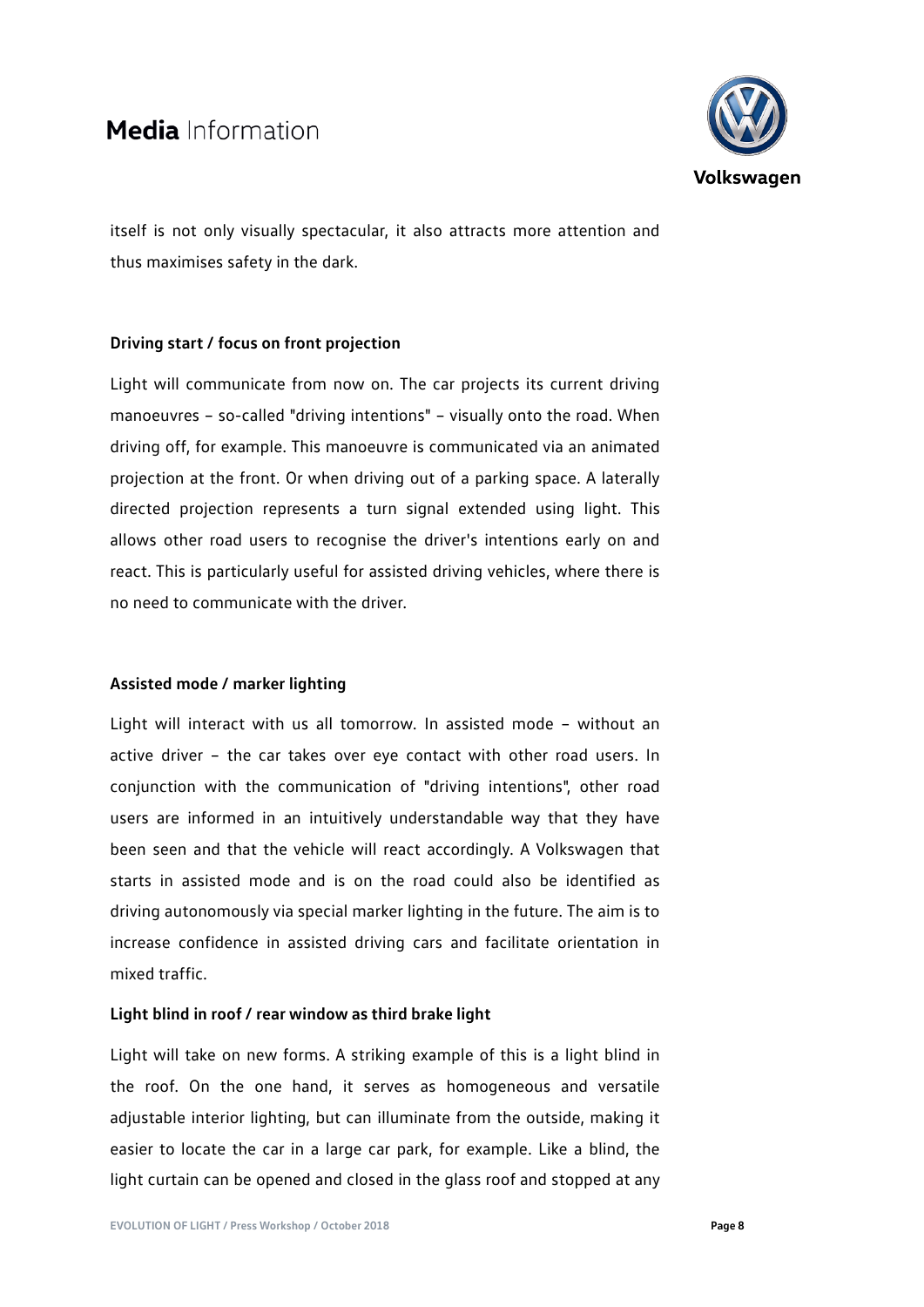

position. The colours and brightness are also adjustable. If the principle is extended to the rear window, the light blind also functions as a third brake light with brake force visualisation. When braking gently, only part of the blind "rolls up" from bottom to top. If the car is heavily braked, the brake light increases to the entire rear window area. The warning effect is increased and intensified many times by this use of dynamic light. The parallel visualisation of the braking forces is also a safety measure.

### **Dynamic projection / warning of door opening**

At Volkswagen, light always contributes to increased safety. And this effect will continue to intensify in the future. Particularly in urban areas, dynamic projections should help to increase safety. For example, if a driver moves to get out of the car as a cyclist approaches the blind spot from behind. Before the door opens, the vehicle detects the hazardous situation and dynamically projects the impending opening of the door onto the ground next to the vehicle. In addition, a red light is switched on in the window, which is visible from inside and outside and warns the driver and cyclist alike.

### **TIGUAN – VISUAL MODALITY**

The communication channels between road users will change with the launch of the first assisted driving cars. Whenever a driver does not actively control a vehicle, the car itself must be able to communicate with other drivers, vehicles and pedestrians to ensure maximum safety and comfort. The new communication channels are also intended to optimise cooperation and build trust with other road users. Volkswagen Group Research is testing these future communication processes with a specially equipped Tiguan.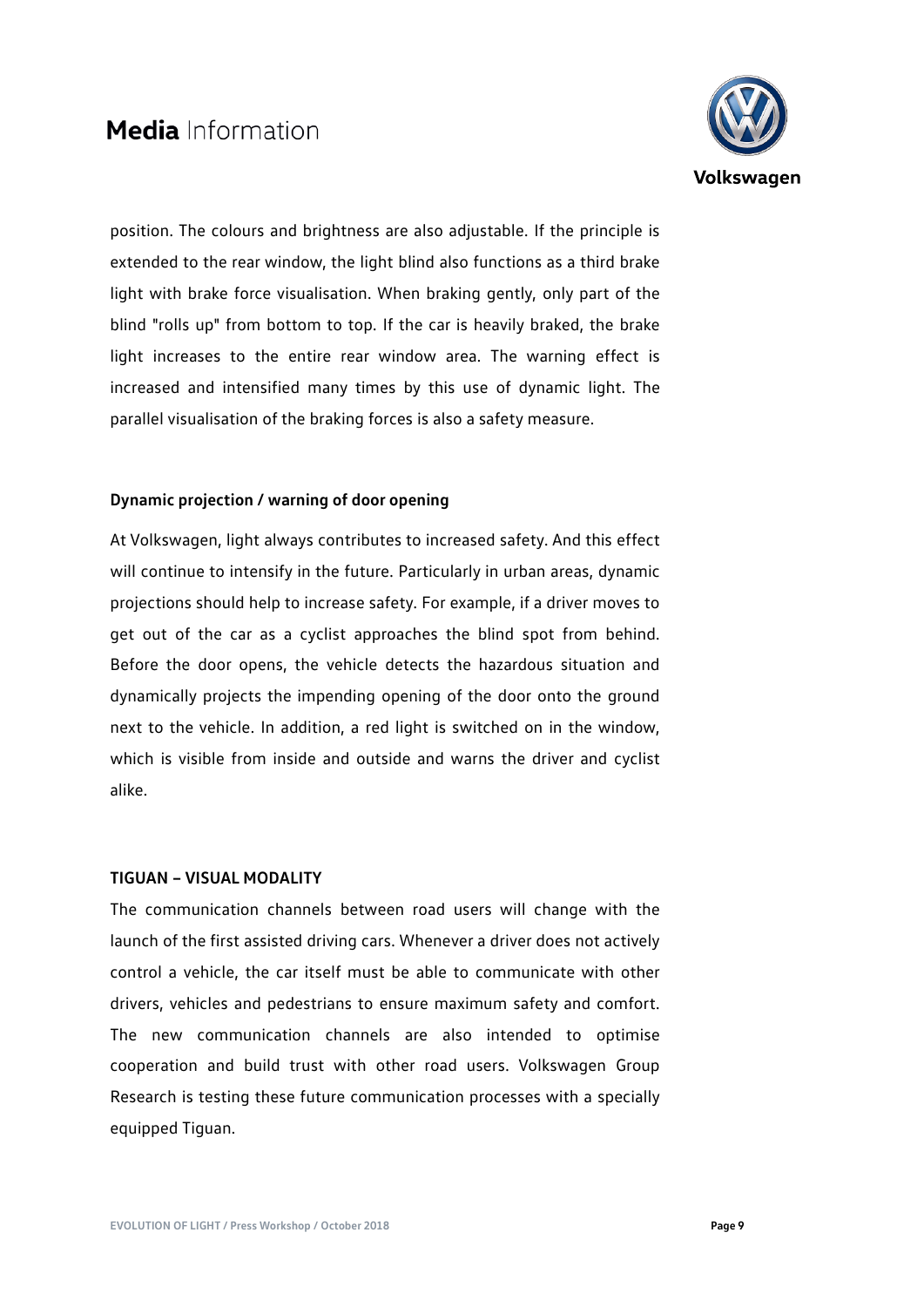

### **Research vehicle with exterior HMI**

The research vehicle is currently equipped with three different technologies for 360-degree communication. Four large liquid crystal displays (LC displays) are integrated in the doors as well as the front and rear ends. There is also a 360-degree LED multi-colour strip all round. In addition, so-called multi-lens arrays are mounted in the corner areas of the body. Using these light projection and display technologies – known as visual modalities – the researchers can investigate the possible behaviour of road users in various scenarios in the future. The visual elements themselves merge to form an exterior HMI (Human-Machine-Interface). This HMI communicates with other road users and informs them about the planned driving manoeuvres of the car. The LC displays show information and warnings, while the multi-lens arrays in the front and rear ends generate visual protection and communication information onto the road. The 360-degree light strip interacts in parallel with the LC displays and supports external communication via animated lighting concepts. All this is combined with audio signals in order to integrate as many senses of the road users as possible into the communication. In addition, high-resolution headlight technologies are examined in parallel in order to integrate further functions into the overall concept of the exterior HMI on the basis of visual projections.

### **Light becomes a human-machine interface**

Assisted driving is gradually finding its way into the Volkswagen of today, tomorrow and beyond. Systems such as Traffic Jam Assist, which in certain situations (that are still monitored by the driver) automatically take over the longitudinal and lateral control of a Volkswagen, are already available. In the future, there will also be modes in which the vehicles operate independently without driver monitoring (VDA levels 4 and 5 for automated driving). However, to be able to use the advantages of such assisted journeys optimally and safely, a new approach to human-machine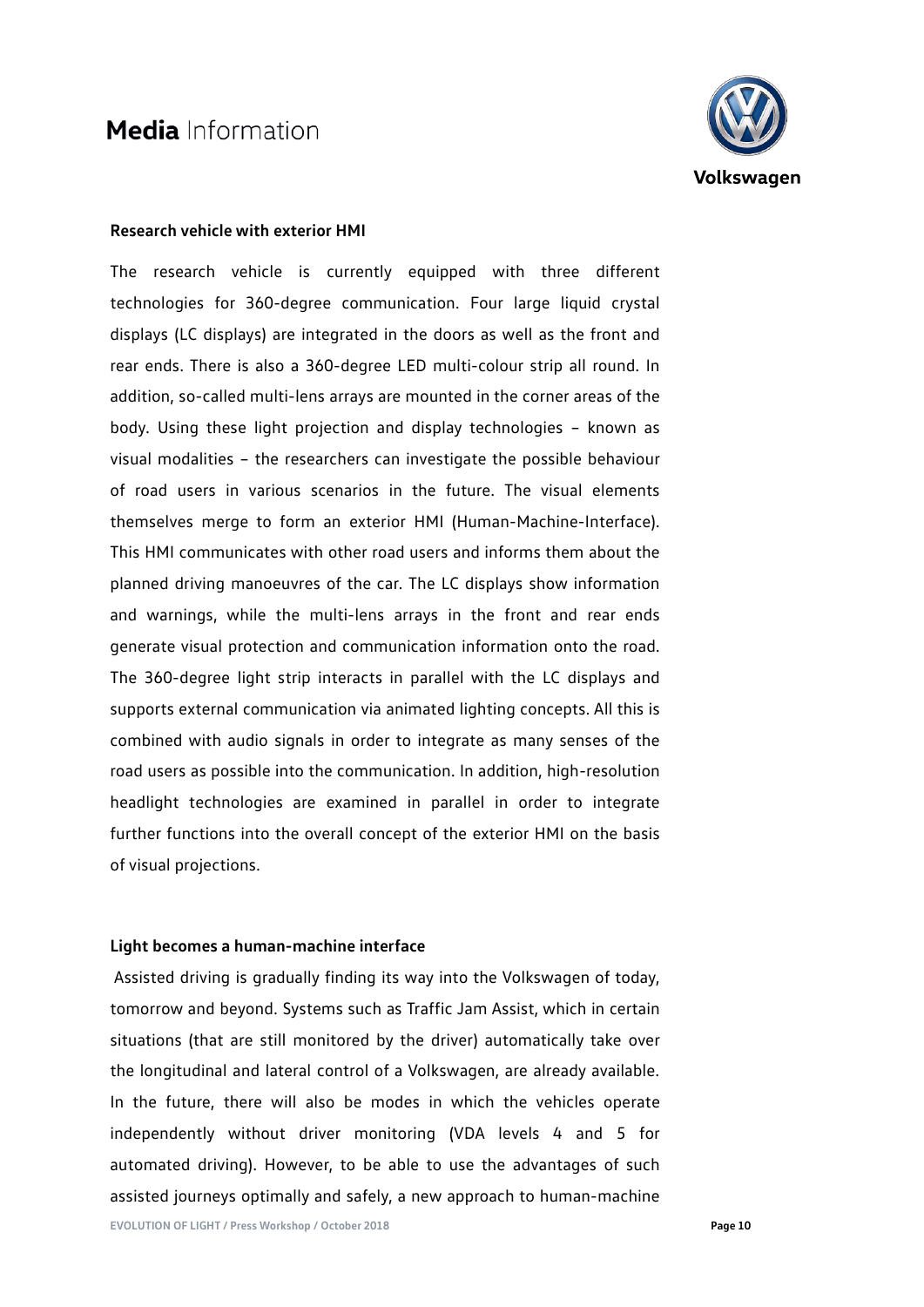

communication needs to be developed. For example, In the case of unclear situations on priority roads, eye contact and gestures are used nowadays – this will often be omitted in the future. However, as a result of the new type of communication, trust and understanding can be built up for such situations at an early stage. And this will optimise the flow of traffic, as the vehicle no longer has to come to a standstill. To take advantage of these benefits of the assisted driving mode, Volkswagen Group Research is working on an HMI such as the one used in the exterior of the Tiguan research vehicle.

**Exterior HMI can also be used in today's traffic.** The exterior HMI is designed to intuitively understand and trust the vehicle's behaviour and to enable an intuitive prediction of possible driving manoeuvres. However, the exterior HMI offers great added value not only for tomorrow's assisted driving cars, but also for today's traffic and vehicles. A general example of this is an end-of-traffic-jam warning via car-to-car and/or car-to-x communication that could help to make situations clearer, thus preventing rear-end collisions and increasing safety on motorways. The Tiguan built by Volkswagen Group Research is the first research vehicle with such a versatile exterior HMI that can be used in real traffic situations. The researchers thereby leave the closed interior, which can be controlled by the driver, as a field of interaction in order to master new areas of design and, at the same time, meet new technological requirements.

Various technologies are used, developed and evaluated here in order to derive the best possible technological and conceptual recommendations for action. At the same time – and this is crucial – Volkswagen is once again putting people at the centre of its research: pedestrians, cyclists, car users and motorcyclists. In addition to the consideration of perceptual psychological processes in a communication process, the needs of users are also identified in the studies. This is done on the basis of online surveys, interview and video studies, studies in virtual reality and with the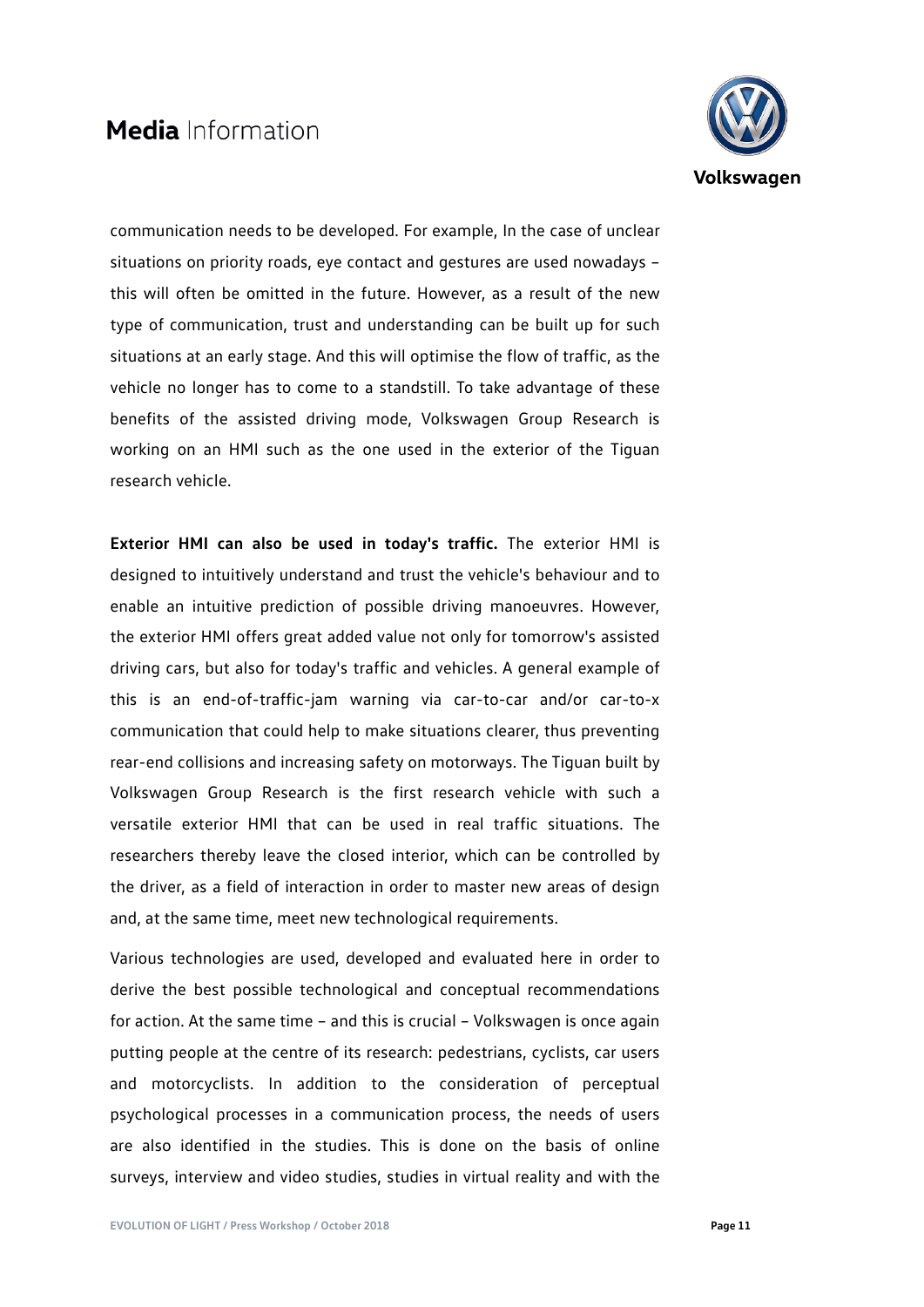

prototype in real road traffic. The overriding goal is to realise an increase in safety for everyone via exterior HMI.

## **Headlight technologies**

### **IQ.LIGHT – LED MATRIX HEADLIGHT**

For the third Touareg generation, one of the world's best headlight systems was developed: the optional IQ.Light LED matrix headlight. It impresses with an intelligent light control that makes night driving more comfortable and safer. The LED headlights use a matrix made of light spots – individual LEDs that can be activated. The matrix of the dipped beam is made up of a printed circuit with 48 LEDs while the circuit board of the main beam is fitted with 27 LEDs. The LEDs in the dipped and main beam module are arranged similar to a chessboard. There are various other LEDs in addition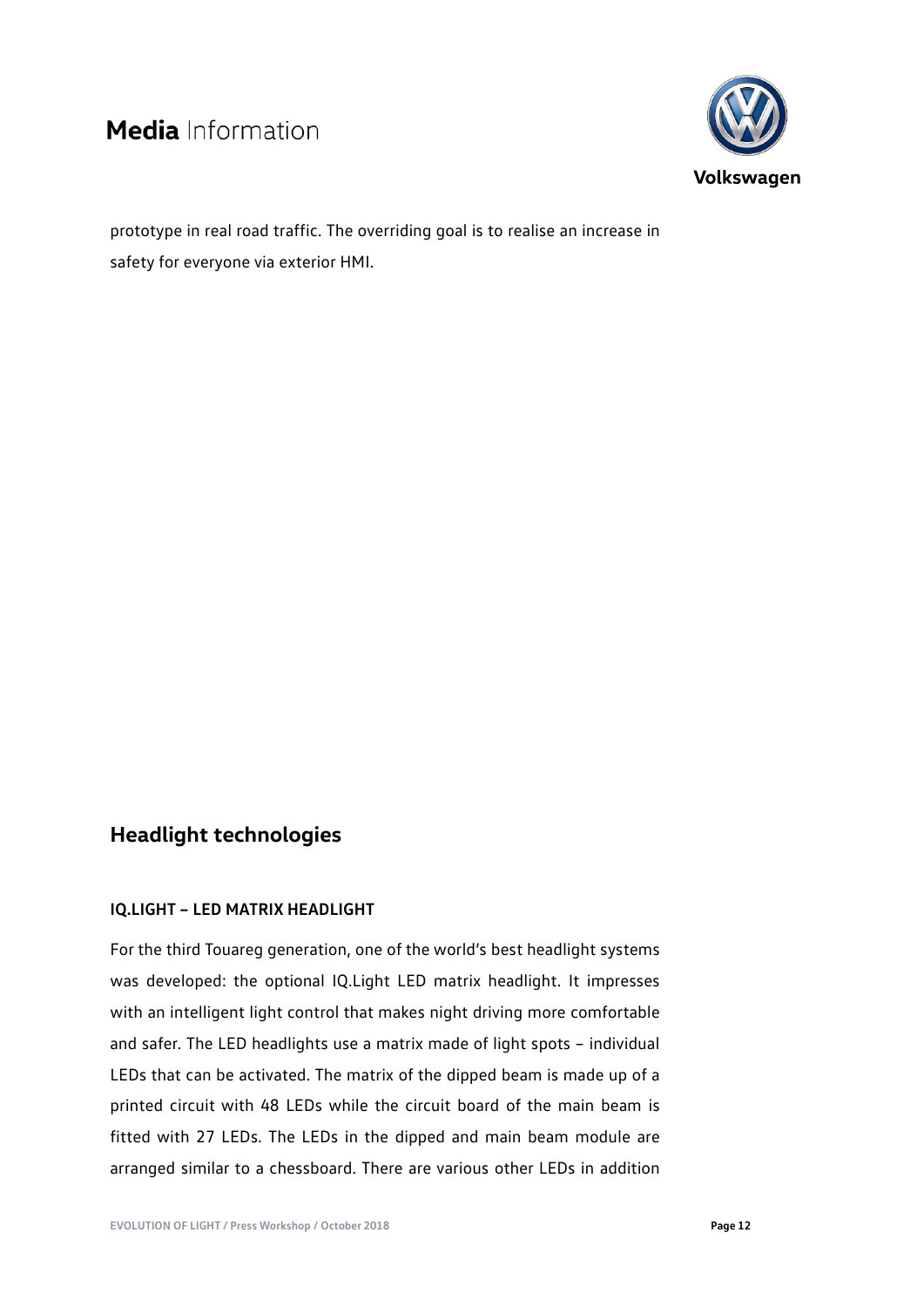

to the total of 75 LEDs in the dipped and main beam. Including the surround lighting as well as the so-called signal functions (daytime running light and elevated side light as well as animated turn signal), there are a total of 128 LEDs per headlight. The Touareg therefore uses the illuminating power of a total of 256 LEDs in the various segments of the left and right headlights at the front to make the night safer and perhaps even as bright as day.

Various intelligent light functions in the Touareg are activated using the 75 LEDs of the dipped and main beam as well as seven front end LEDs (in five reflection chambers) and three cornering light LEDs. The corresponding computer uses signals from the front camera, the digital data of the navigation system, the GPS signals, the steering wheel angle as well as the current speed to precisely activate the individual LEDS for the best light in a split second. The driver switches on the main beam headlight using Dynamic Light Assist. The Touareg manages the rest itself – dim, turn up, city lighting, optimum motorway light or off-road light. As the new matrix headlights operate with the highest light output, people, objects, other vehicles and animals are made visible that would be less recognisable and less visible with conventional headlight systems at night. The increase in light output and optimised illumination is clearly noticeable. Indeed in a comparison between the already very good xenon headlights of the predecessor and the new Touareg's LED system there is a range increase of more than 100 metres for the IQ.Light – LED matrix headlights' main beam. The interactive headlights already operate in a similar way to those in a car with an autonomous driving mode. For example, the front camera registers brightly illuminated areas as "residential". In this case the Touareg automatically switches from main beam to dipped or 'low' beam. Details of the light functions of the IQ.Light – LED matrix headlight:

• **City lighting:** A particularly wide light beam with a focus on the sides; active up to 50 km/h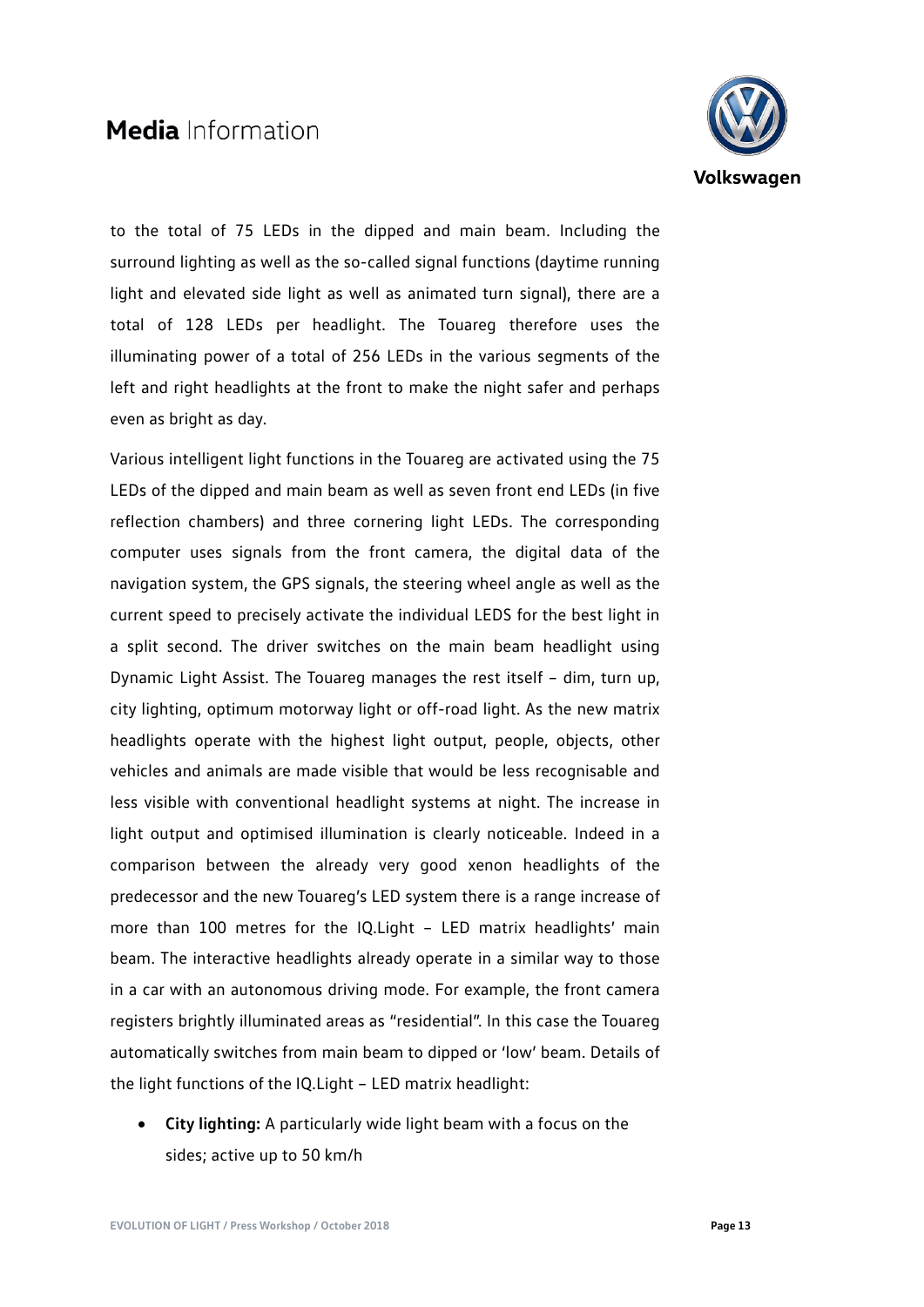

- **Dipped headlight:** Dipped beam with wide light distribution in the direction of the kerbside
- **Dynamic Light Assist:** Permanent main beam on country roads without blinding other road users
- **Motorway dipped beam:** Narrower light beam focussed on a wide reach for high speeds
- **Motorway light:** Narrower light beam focussed on a wide reach for high speeds if no other road users are blinded
- **Overtaking light:** Precise main beam for overtaking procedures without blinding road users. The system recognises that the Touareg pulls out to the side. This side area is now illuminated more intensely
- **Side light:** Correct lane accentuation for Dynamic Light Assist and oncoming traffic. The view is thereby directed more to the driver's own lane
- **Main beam:** Manually activated main beam to deliberately use all 75 LEDs of the headlight for maximum illumination. In contrast to the motorway light, the light beam is wider
- **Poor weather light:** Reduces glare for the driver and other road users on wet roads. The annoying reflections of the headlight on the wet, reflective road surface directly in front of the driver are reduced by the IQ.Light cutting illumination intensity in this area. In addition, the road is illuminated more broadly. The function can be activated and deactivated by the driver
- **Sign glare control:** Precise dimming of the main beam on signs so that the reflected light of the headlight does not blind the driver
- **Offroad light:** A particularly powerful static dipped beam distributed over a 90-degree width to be able to recognise obstacles on terrain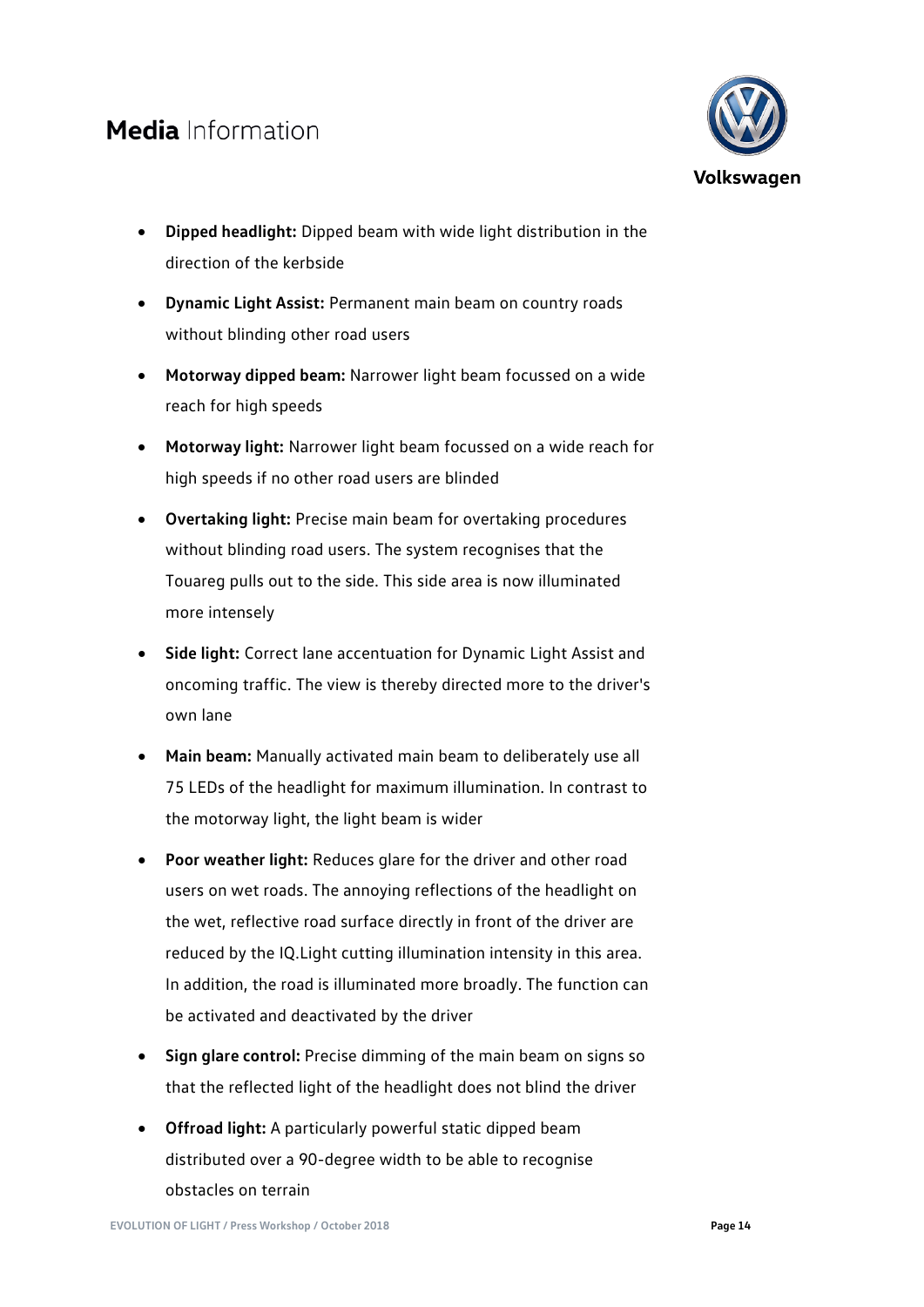

- **Spotlight (for "Night Vision"):** Focussed illumination of people detected by "Night Vision" (infrared camera) without dazzling to make them easier to see for the driver
- **Sequential cornering light:** Enables an optimum light distribution width to be generated in many of the above-mentioned light distributions by selective switching on, switching off and various dimming levels. In addition, the light is quickly "fanned out" and slowly "fanned in" again when cornering

### **HD-LCD HEADLIGHT**

Volkswagen uses newly developed HD-LCD headlights in a Touareg test vehicle. With their high-definition LCD, they enable a resolution of up to 30,000 pixels per headlight. In comparison, today's high-end headlights offer a resolution of around 80 pixels. With their much higher resolution, the HD-LCD headlights enable developers to implement and test highly complex lighting scenarios more precisely than ever before. The precise illumination of the road and the equally precise prevention of dazzling from oncoming traffic also minimises the shadow area in the light beam and thus maximises the illumination of the road. Again, this generates an increase in safety. The overriding aim is to use HD-LCD headlights to optimise classic functions and implement new ones. To experience this, of course, you need a test vehicle like the Touareg. Thanks to the HD-LCD headlights, the lighting engineers are free to choose what functions and light distributions are represented.

In addition, important new, light-based driver assist systems can be developed based on HD-LCD headlights. The latter use visual signs and function graphics that are projected onto the road via HD-LCD headlights. In this way, new assist systems such as the "Optical Lane Assist" can be realised. In this system, the headlights project lanes in front of the Touareg, giving the driver precise information about the width of the SUV (including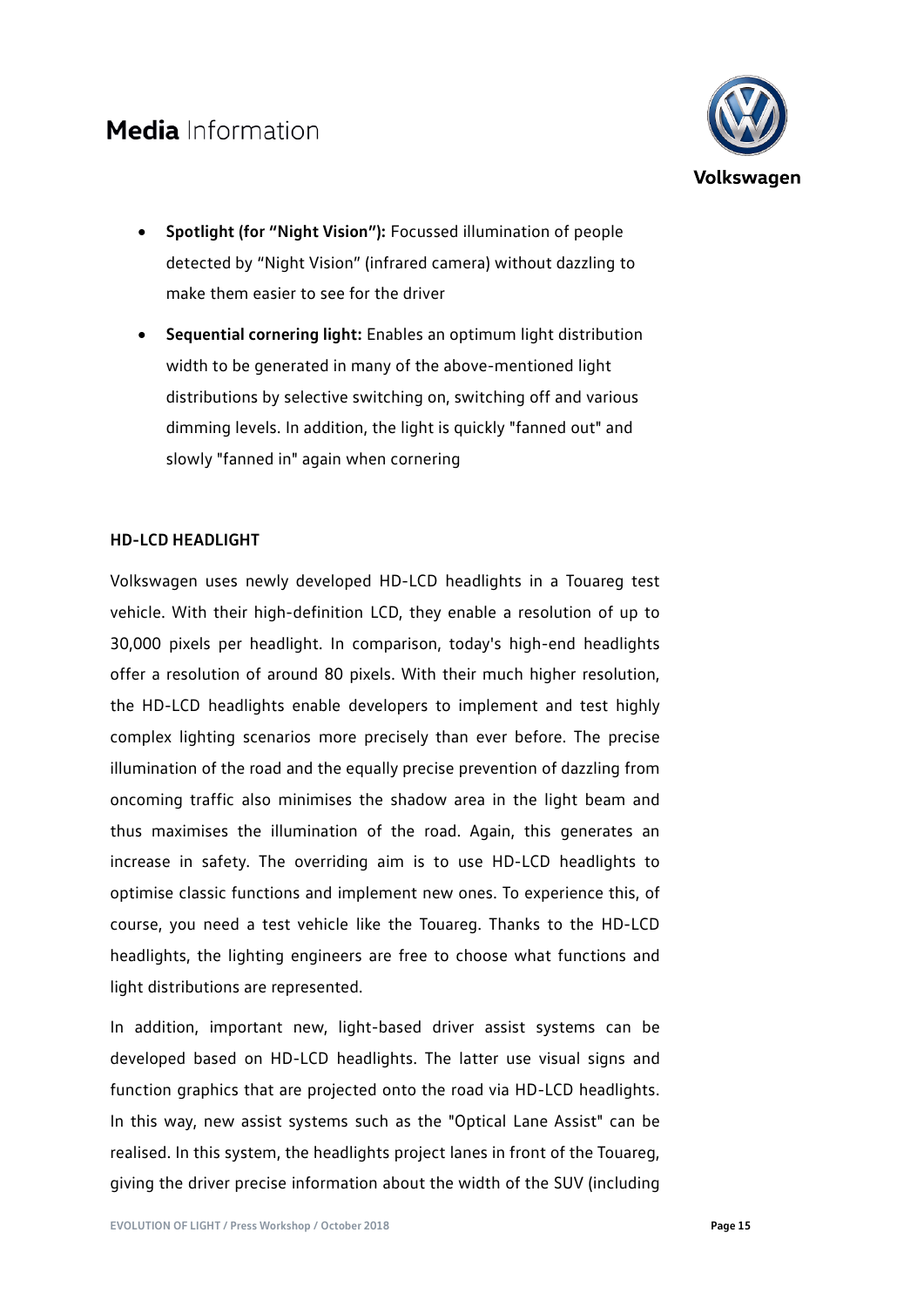

trailer) and the distance to the road lane markings, for example at road works. The lanes also visually follow the radii of curves. Such useful lighting functions, bolstering safety, are being tested with the HD-LCD headlights. This also includes interactive functions for the assisted driving Volkswagen of tomorrow.

### **Developing functions before the hardware is available saves time**

Volkswagen Research & Development is looking at the entire spectrum of HD headlight systems. Currently, the focus for the next generation of front lighting is on micro-pixel LED headlamps, which consume very little energy. The latter is of great importance particularly when headlights are used in electric vehicles, such as the future ID. models. At the same time, the HD-LCD headlights tested in the Touareg are providing Volkswagen engineers with an invaluable service. They make it possible to test useful lighting functions of tomorrow before the production-ready hardware is available. And this saves time, sometimes years. Saved development time that helps to make roads at night safer with innovative, intelligent light. Around 30 percent of all accidents involving personal injury occur at night, but the accident severity is about twice as high as during the day. Here, optimum illumination and intelligent light-based assist systems can provide an increase in safety.

In addition, purely interactive functions can be displayed – such as a welcome scenario that greets the driver as he approaches the Volkswagen. The light can also be personalised. So while one driver prefers a wide light beam, another may prefer a narrower, longer light beam. It is also conceivable that new lighting functions can be loaded to a vehicle via a type of app store.

### **How the HD-LCD headlights work**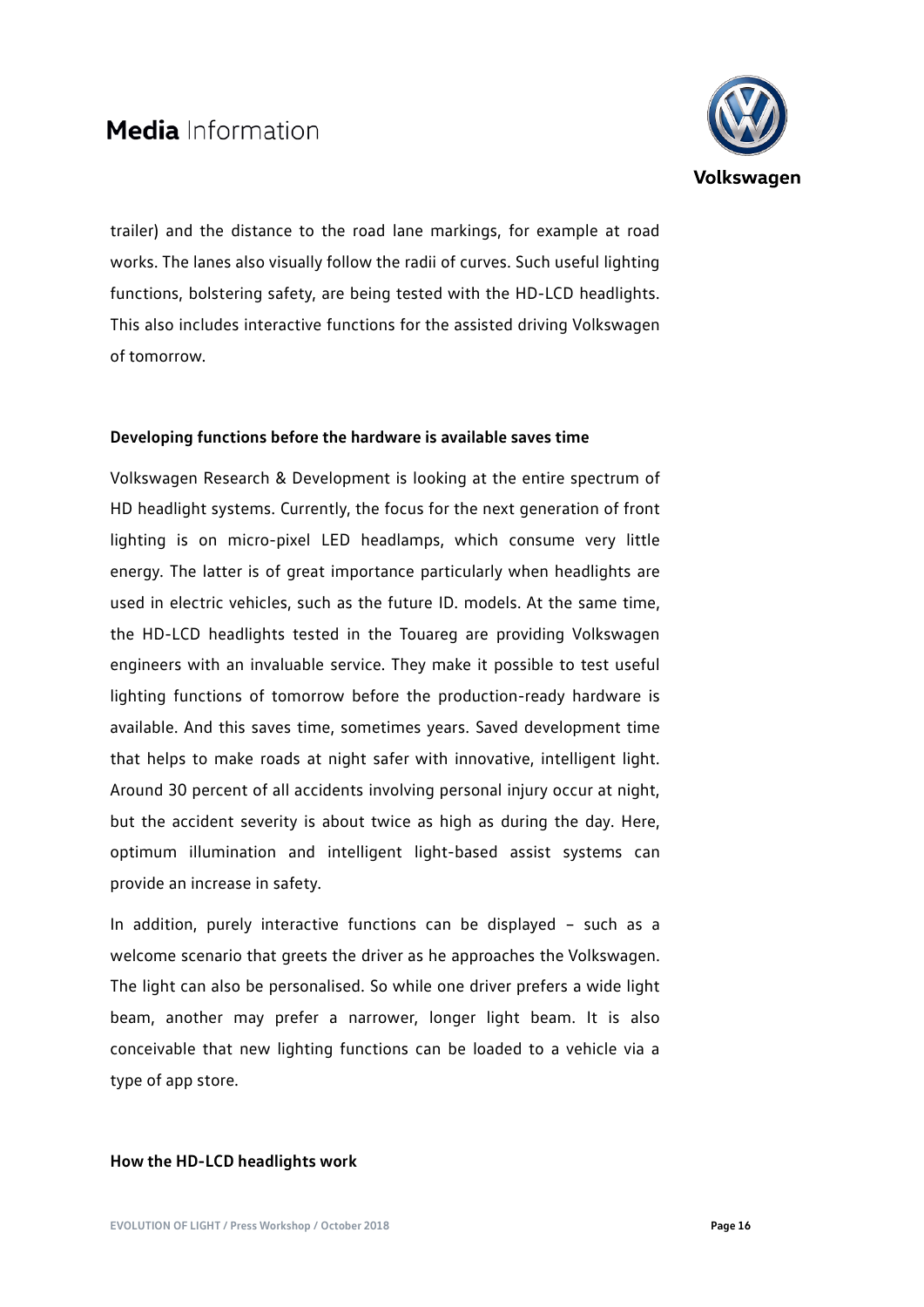

HD stands for High Definition as outlined. LCD – Liquid Crystal Display – is a technology more familiar from the entertainment sector. Here, several LEDs serve as light sources. Their light is split with a filter to make it usable for use with liquid crystals. This creates two paths of light, A and B. This provides the possibility of a defined polarisation, which is a prerequisite for LC displays. Both paths meet a display – the liquid crystal screen – which acts as a type of light filter. The polarisation can be used to decide for each of the 30,000 pixels whether its light should be passed through or not. This job is performed by a so-called analyser – another filter. By applying a voltage to the liquid crystal, the polarisation is changed from A to B – an on/off function. Depending on the polarisation, the light is either allowed through the pixel or blocked. This makes it possible to define which light (which pixel) falls on the road and which remains in the system. Intermediate levels are also possible, with which different shades of grey can be generated. And so it is possible to project graphic elements onto the street. However a disadvantage of the HD-LCD headlight is that the light components generated by the LEDs which do not fall on the road, remain unused as heat in the system. And that costs energy. This is why the efficiency of the HD-LCD headlight is limited at present.

### **MICRO-PIXEL LED HEADLIGHT**

Another exceptionally interesting HD technology is the micro-pixel LED headlight. Volkswagen is currently working on the predevelopment of this type of system. The micro-pixel LED headlight is a compact, energyefficient and high-resolution lighting system that offers a maximum range of functions. The headlight technology enables light control that is individually adapted to the respective driving situation, interactive light projections onto the road and a high degree of individualisation. Volkswagen will also use a future end-to-end electronics architecture and a new operating system to ensure that new functions can be loaded as upgrades via an app.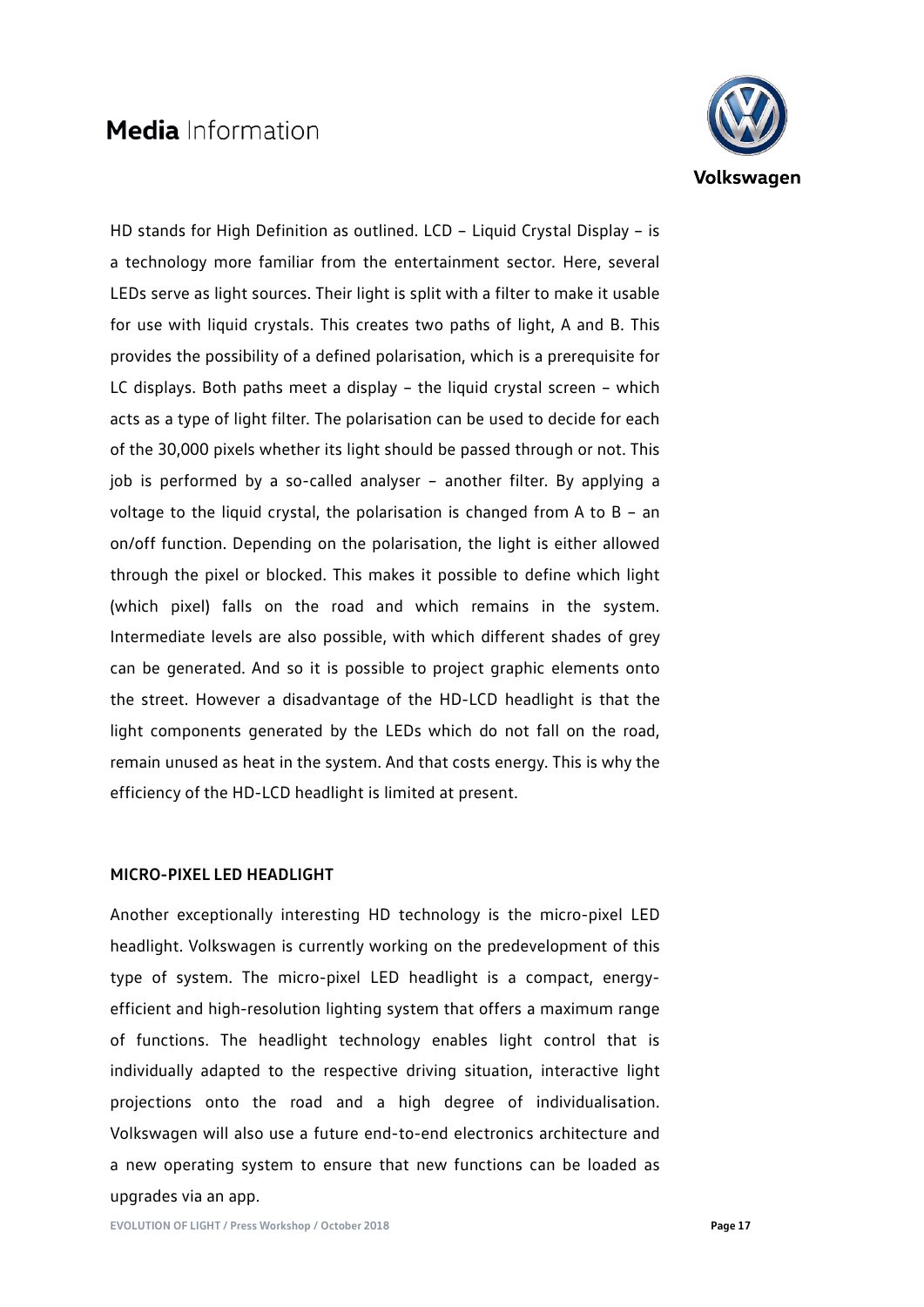

### **Three chips, each with 1,024 pixels as the technological basis**

The technological basis of the micro-pixel LED headlight is formed by three micro-pixel LED chips. At the centre of these chips, 1,024 pixels are arranged on an area of only 4 x 4 mm. Each of these 3,072 pixels can be controlled individually. As shown, each individual micro-pixel LED chip is square, with an area of 16 mm<sup>2</sup>. If this latest chip were displayed 1:1 using a projection system, the projection would also be a square. The light distribution in front of a vehicle, however, is typically rectangular for reasons of driving dynamics. By skilful projection, the optical system thus transforms the square light distribution of the source into an ideal aspect ratio of 3:1. This means that the entire basic light can be covered with a matrix and is available for the application of intelligent lighting functions. In the future, rectangular micro-pixel LEDs could simplify the design of the optical system.

### **Up to 30,000 pixels can be realised with this system**

The entire headlight consists of a large LED light module for static surround lighting and the three outer lenses. These three lenses contain the know-how with which a completely new, powerful and interactive generation of headlights can be launched. The three micro-pixel lenses operate as projection modules. Volkswagen has developed an optical system that doubles the horizontal axis of the overall light distribution. The lighting engineers developed a rectangle in a ratio of 2:1 from a square. And this creates more width in the light distribution. These three rectangles in turn overlap. This is the only way to create a maximum width of field and the largest possible angle range in which all conceivable lighting functions can be implemented. Since the chips also project into the same area, more pixels and thus a higher resolution are available, which in turn can be used to implement more functions. The 3,072 pixels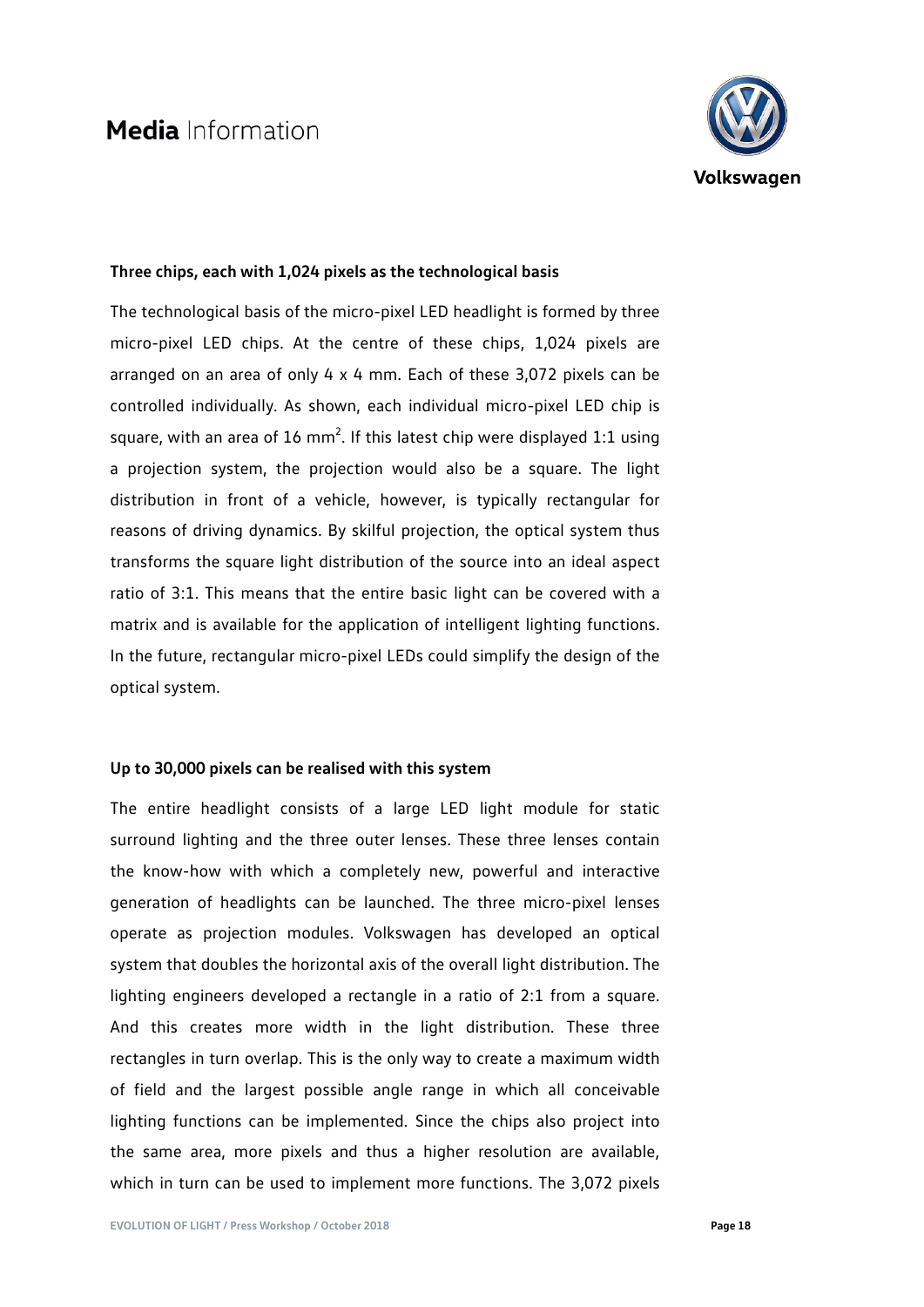

realised now are a start – micro-pixel LED headlights have the technical potential to include and project up to 30,000 pixels per chip. The economical micro-pixel LED headlights would thus achieve the same resolution as the less energy-efficient HD-LCD headlights.

### **HIGH-PERFORMANCE LED HEADLIGHT**

The newly developed high-performance LED headlight also shows that Volkswagen is investigating all evolutionary paths of light. It is an inexpensive but powerful alternative to laser light. The laser light is primarily used for range-generating main beam applications. The same applies to the high-current LED main beam. It is intended to improve night-time safety by maximising the light intensity of the main beam. The high-performance LED headlight was developed in-house by Volkswagen. In addition, the optical light output in these main beam systems can be reduced to provide attractive, compact headlights without reducing the light output. The same is also possible for dipped beam headlight systems.

### **Even the best light must be affordable**

Laser light is considered to be an ideal light source because a lot of light is emitted from an extremely small area. The result is a high level of luminance. This gives rise to an almost perfect point light source. In addition, the systems in the vehicle can become smaller due to the high intensity of the laser light. It thereby offers a very large range and at the same time great advantages for vehicle design. But for a volume manufacturer like Volkswagen, there is also a downside to laser light. Compared to normal LED headlights, the costs are significantly higher for various technical reasons, and even large quantities will only slowly decrease these costs. However, the top priority for Volkswagen is the principle that safety must be affordable. For this reason, Volkswagen's lighting engineers have pushed the development of the high-performance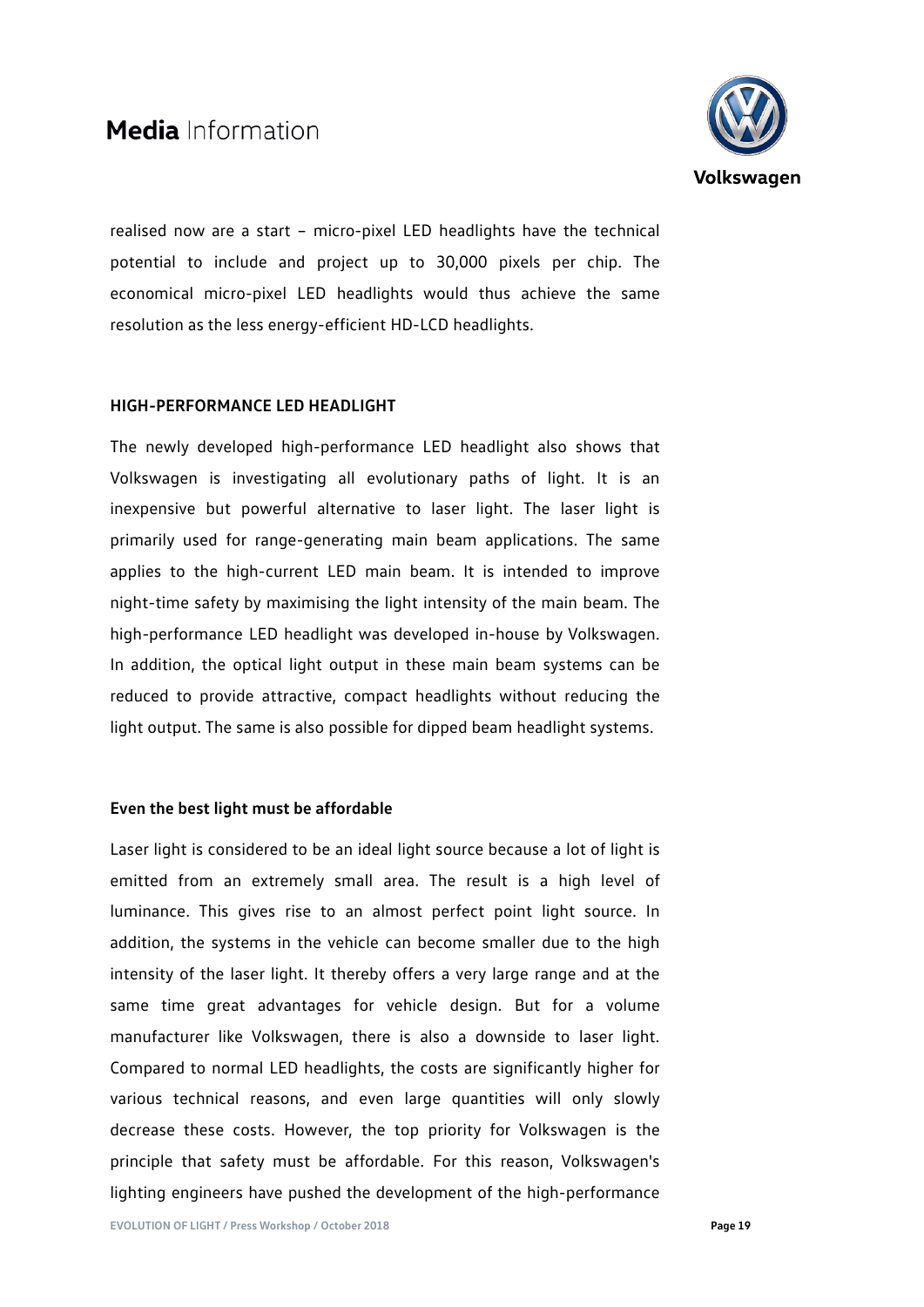

LED headlight as an alternative to laser light as a new, independent approach.

The high-performance LED main beam makes it possible to operate semiconductors with much higher currents than was possible just a few years ago. The new high-performance LED used by Volkswagen provides a higher luminance than normal LEDs and therefore comes very close to the laser light source. However, the luminous flux of the high-performance LED is much greater – the amount of light is thus higher than for current laser light. Noticeably positive effects for the driver include a longer range and a broader scope for headlight illumination.

### **Technical prototype developed in-house**

The prototypes of the high-performance LED headlights installed in a Tiguan already exhibit a high degree of readiness for series-production. The design of the headlights has not yet been implemented, so purely engineering components are used. The light development (CAL Computer Aided Lighting), CAD design, thermal protection and production of the new headlights were realised by Volkswagen itself without a supplier.

the system essentially consists of a main lens and an additional main beam. The main lens is located outside in the headlight and has a particularly flat design compared to today's systems. The aim here was to demonstrate the advantages of the new LED in terms of technical space reduction. This projection module offers a wide dipped beam, which also assumes the function of a dynamic cornering light using a swivelling support. The first main beam stage is also generated from this lens. The high-performance LED additional main beam is inside, next to the main lens. Importantly, despite the triple design of the additional main beam in the prototype only one of the integrated lenses is required. In fact the test vehicle is to be used to assess three different auxiliary headlights with individual light distribution. Tests conducted by Volkswagen have shown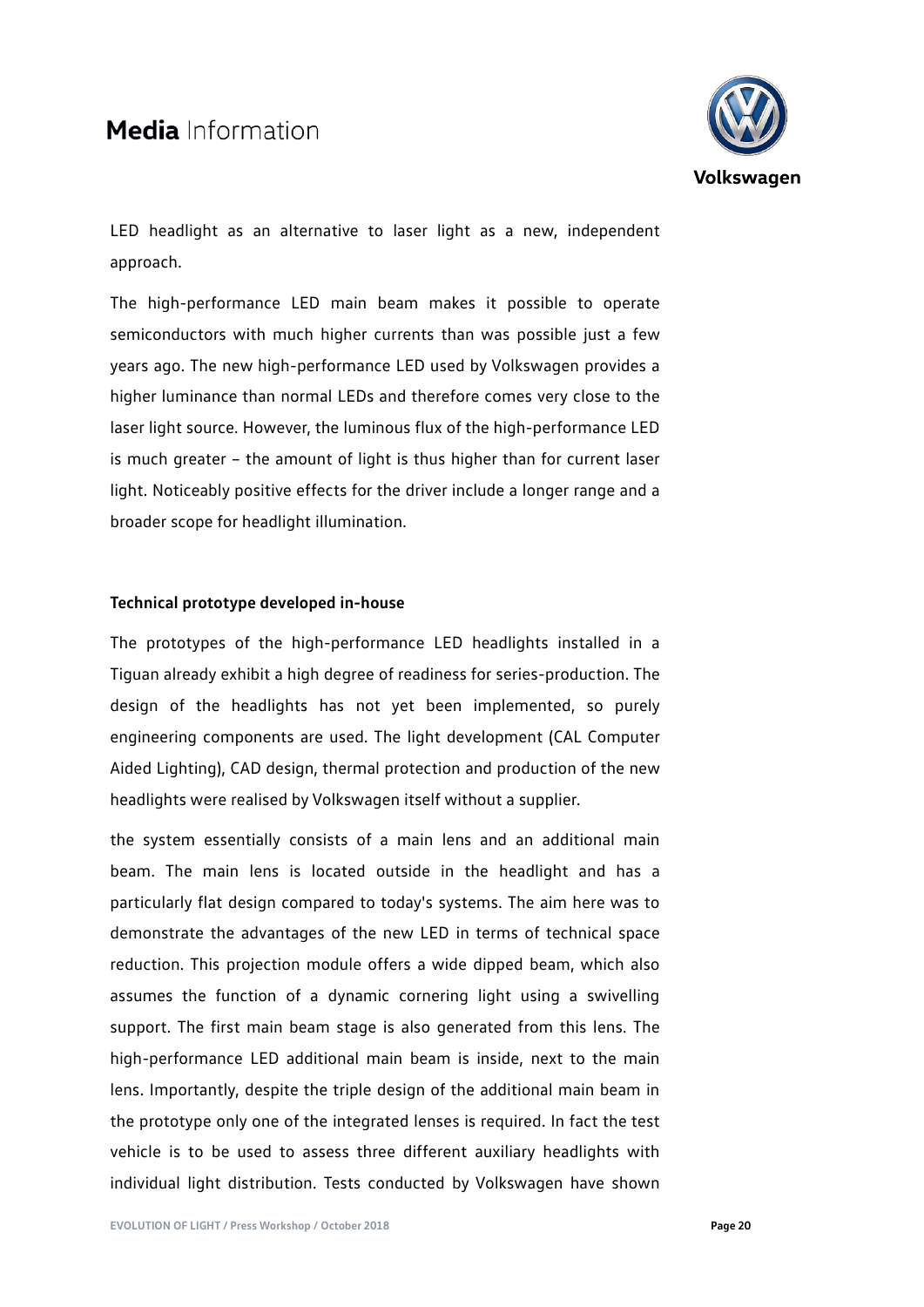

that almost all drivers have very individual requirements with regard to the range and width of the light beam for the main beam. The three auxiliary headlights can each be activated separately in the Tiguan. No. 1 produces a conventional additional main beam with a relatively large width. No. 2 produces a relatively small spot with a large range, while at the same time other lenses in the system illuminate the close surroundings on the right and left as well as upwards, creating a feeling of more light and thus an increase in safety. No. 3 is a concentrated spot with a range of more than 550 metres. Night driving tests should then determine which of the three auxiliary main beams is the most favoured and used in series production.

## **Signal lights**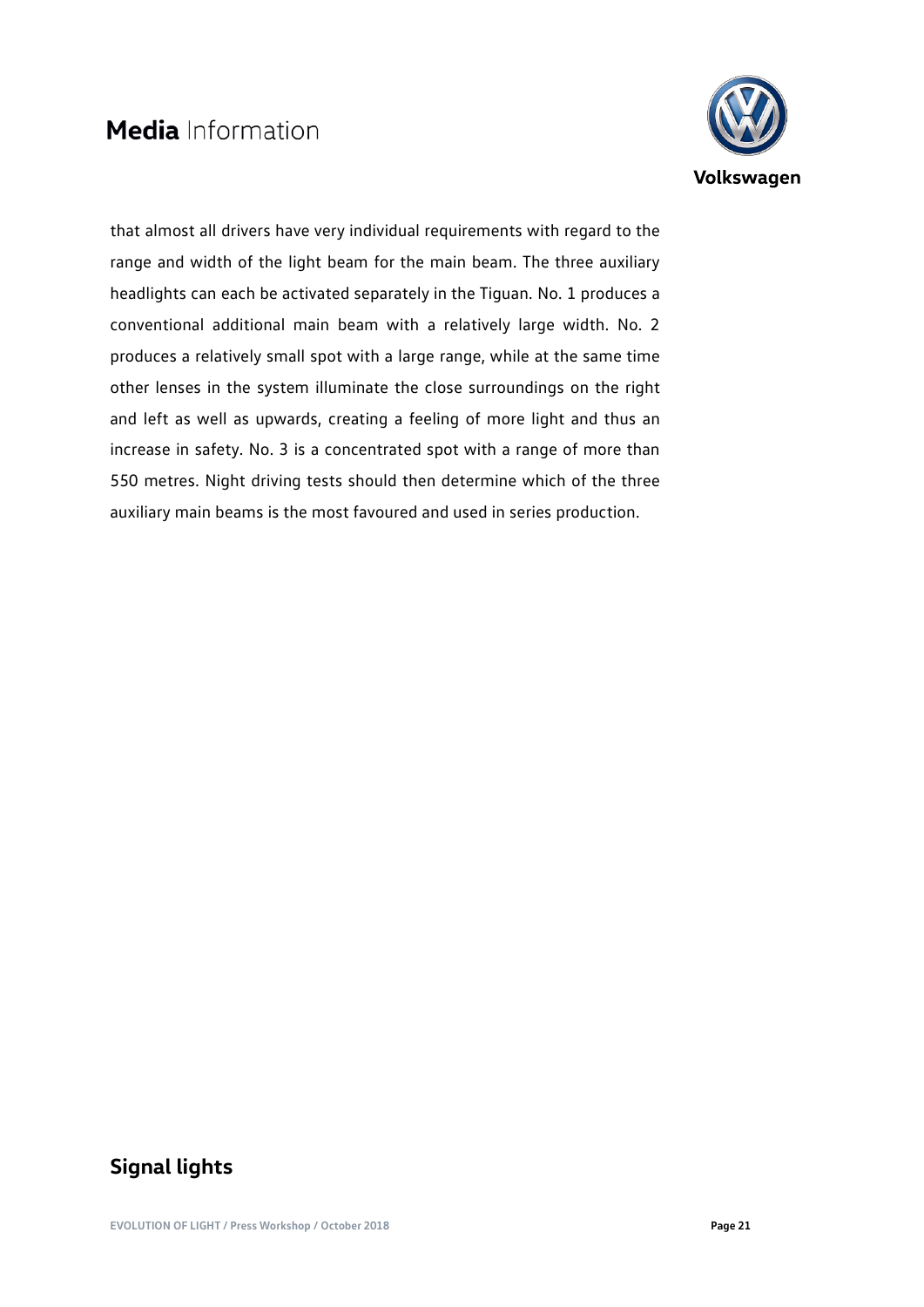

### **SWITCHING SIGNATURE TAIL LIGHT**

The rear end is the area of a vehicle that motorists see most often and over the longest period of time. The reason is simple: No matter if in the city, on a country road or on the motorway, one constantly looks out of one's own car at the car driving in front. All the more important, then, is a successful design of the rear end particularly the tail lights. Moreover, it is crucial to create maximum attention for successive road users to increase road safety. This is best achieved by making both turn and brake functions easily and quickly recognisable. Volkswagen generated a new maximum signal effect for the first time in 2014 with the launch of the Passat. As an alternative to the standard LED tail lights, it is now optionally available with an LED tail light, which offers a switching signature between tail light and brake light function. With it, a new level of signal effect was introduced into lighting technology. Now in 2018, LED tail lights with switching signatures from Volkswagen are also available for the Golf, Tiguan and Touareg.

### **Click-Clack – Concise change between tail light and brake light**

The "Click-Clack effect" of the switching signature tail light and brake light becomes visible at night when the tail light is active. When the brakes are applied, the Passat's and Tiguan's horizontal signature tail light changes to a vertical signature brake light. Visually it appears as if the horizontal tail light signature is turned down into the vertical signature brake light. The signal change underlines the recognisability of the brake and thus increases road safety.

### **CUSTOMISABLE TAIL LIGHT**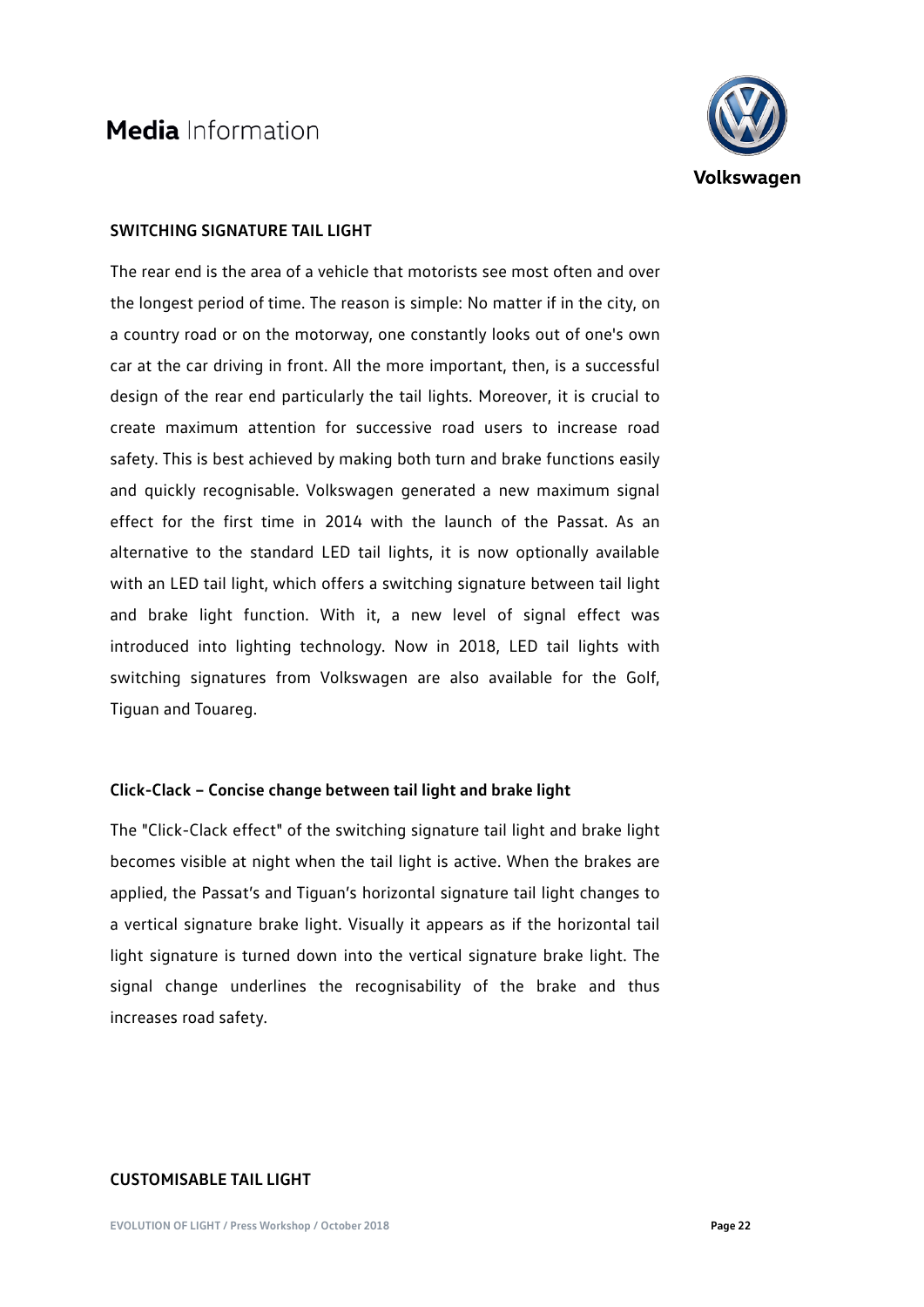

Light is always the first focus of safety at Volkswagen. But light also distinctively highlights the specific design of a car. In the future, Volkswagen drivers will be able to individually tailor the lighting design of their cars themselves with a customisable tail light signature. This will be possible simply with an app on your smartphone or via the car's infotainment system. Volkswagen demonstrates how this works with the example of the new Touareg. Here, the lighting engineers have integrated the prototype of the new, customisable tail light.

### **One tail light, three signatures**

The owner can choose between three different signatures at once via the Infotainment system, driving mode or a smartphone. In all three cases, the narrow, surrounding light signature of the tail light is always identical. It already complies fully with legal requirements and thus makes space in the inner area for individualisation. As a basic theme, the so-called LED wings are changed.

The customisable signature tail light picks up on the worldwide trend of increased personalisation of vehicles using electronics, thereby tailoring them to personal tastes. In the area of lighting, this trend began with customisable background lighting in the interior. From this, Volkswagen developed the idea of a customisable tail light and thus a new design feature. But while a wide range of lighting functions is allowed in the interior, the exterior light must comply with all legal requirements as outlined. For this reason, Volkswagen first realised the three signature lights shown in the prototype. Nevertheless, it is conceivable that after the market launch various other light signatures can be released individually as 'functions on demand' at a later date. It will also be possible to link the signature to the respective driving mode – in the case of the Touareg, for example, as a "Comfort", "Sport" or "Offroad" selection. The fact is that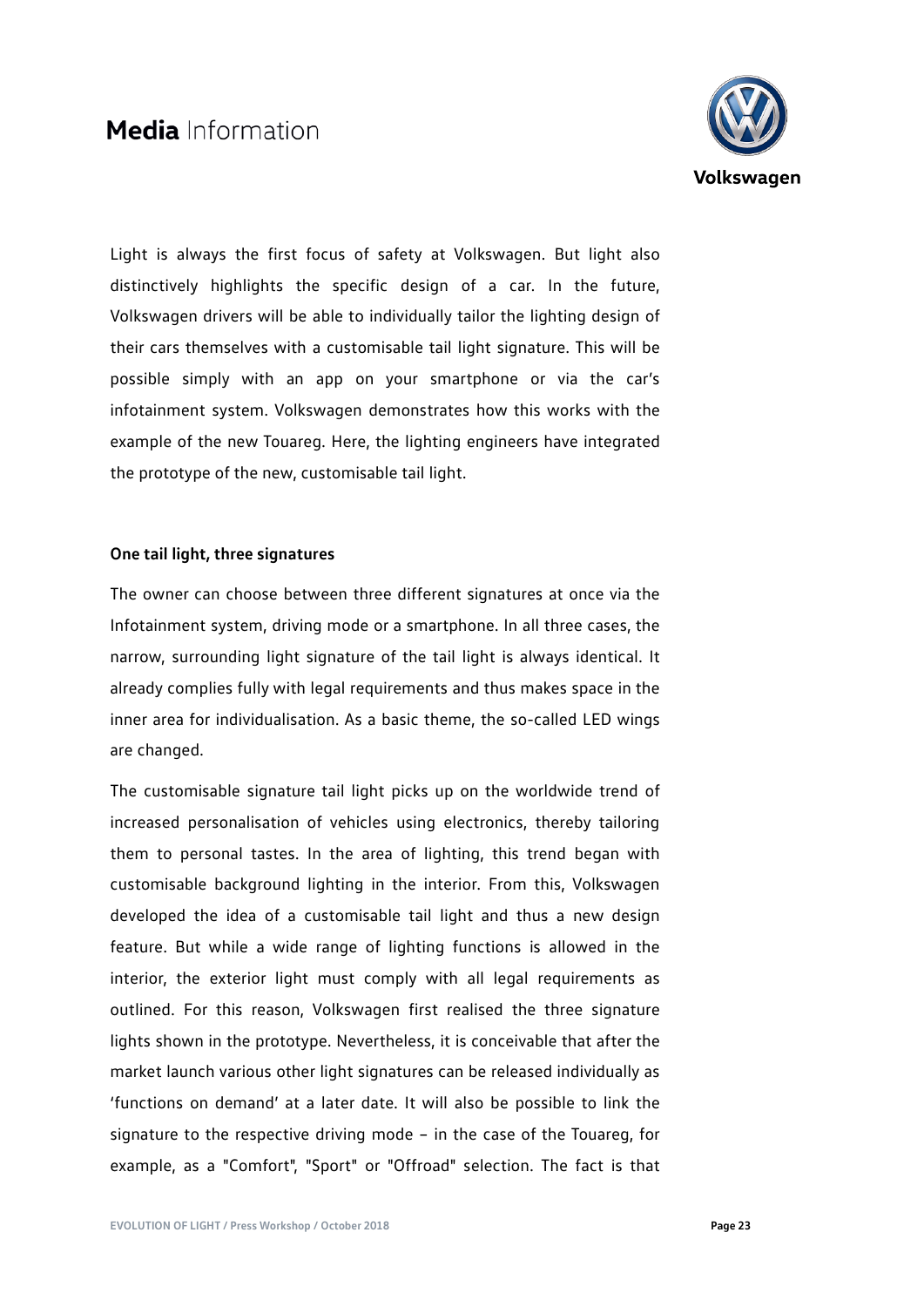

light graphics will be an individualisation feature in the future – they will change from a static functional element to an interactive safety and design feature.

### **MATRIX TAIL LIGHT**

The next expansion stage of the customisable signature is the matrix tail light. It shows the functional range of tomorrow's tail lights. Like the customisable tail light, the matrix tail light also has a static signature in the exterior area for legal reasons. The interior is equipped with a matrix that can be personalised in an even larger spectrum via an infotainment system or smartphone app. And not only by means of light graphics, but also – using a type of display – with symbols and text.

### **Individual displays will increase traffic safety**

The matrix tail light opens up a new communication channel. Clear warnings such as a "snowflake" can be fed into the tail light cluster via the matrix to indicate slippery roads. And not only manually by the driver, but also automatically via car-to-X communication. In this context, it would also be possible, for example, to give early warning of the end of a traffic jam and thus help prevent accidents. It will also be important that assisted – i.e. driverless – moving cars communicate with their surroundings via tail lights .

### **Electric cars indicate the charge state via tail light**

Countless other functions are, of course, conceivable too. A coming-home or leaving-home scenario could be personalised and controlled by an app. Electric vehicles could display the current charge level via tail lights. The advantage is that no other component would have to be integrated into the car for electric vehicles because a tail light is always present. The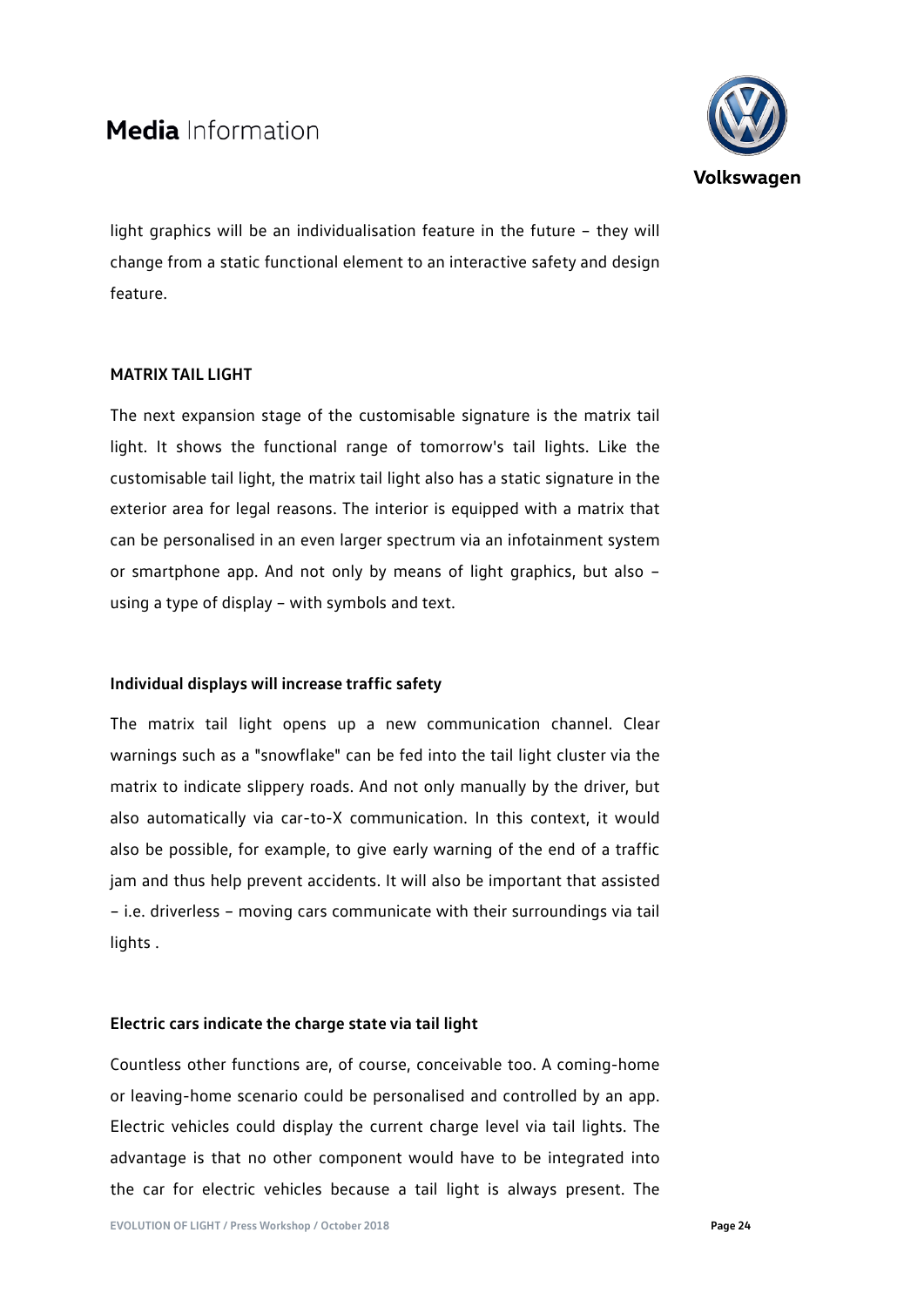

technologies for the new matrix tail light are largely ready for series production. As soon as the corresponding legislation permits its use, final implementation could start. Of course, the matrix tail light could also be updated – a spectrum of around 100 different signatures is certainly conceivable.

### **HOLOGRAPHIC TAIL LIGHT**

Holography – when this word is used, many people perhaps immediately think of "Star Wars" and Princess Lea. Little R2-D2 beamed her as a hologram into an intergalactic meeting of the Jedi Knights. Science fiction, for sure. But holography itself is by no means fiction. On the contrary. In the not too distant future, the use of holograms in the tail lights of automobiles is conceivable. A so-called volume hologram is used for this. The hologram is visible from different angles, so that a three-dimensional impression is created. Soon it could provide a completely new design and functional spectrum of tail lights. Volkswagen is therefore now presenting the first prototype of this new generation of lighting functions: the holographic tail light.

### **Holograms in the tail light cluster become visible using LEDs**

This is how the hologram is made: an object is irradiated with a laser and then stored on an exposed photopolymer – a transparent holographic film as the carrier of the hologram. Before the object is irradiated, the laser beam is split into a reference beam and an object beam. Both parts of the laser beam reflect onto the photo plate and expose it. Here the hologram is "written" into the photopolymer. If the transparent photo plate is now illuminated with the angle of the reference beam, the three-dimensional object is created virtually. Depending on the viewing angle and light source, the viewer can even walk around the object and view it from different perspectives. With the holographic tail light cluster, LEDs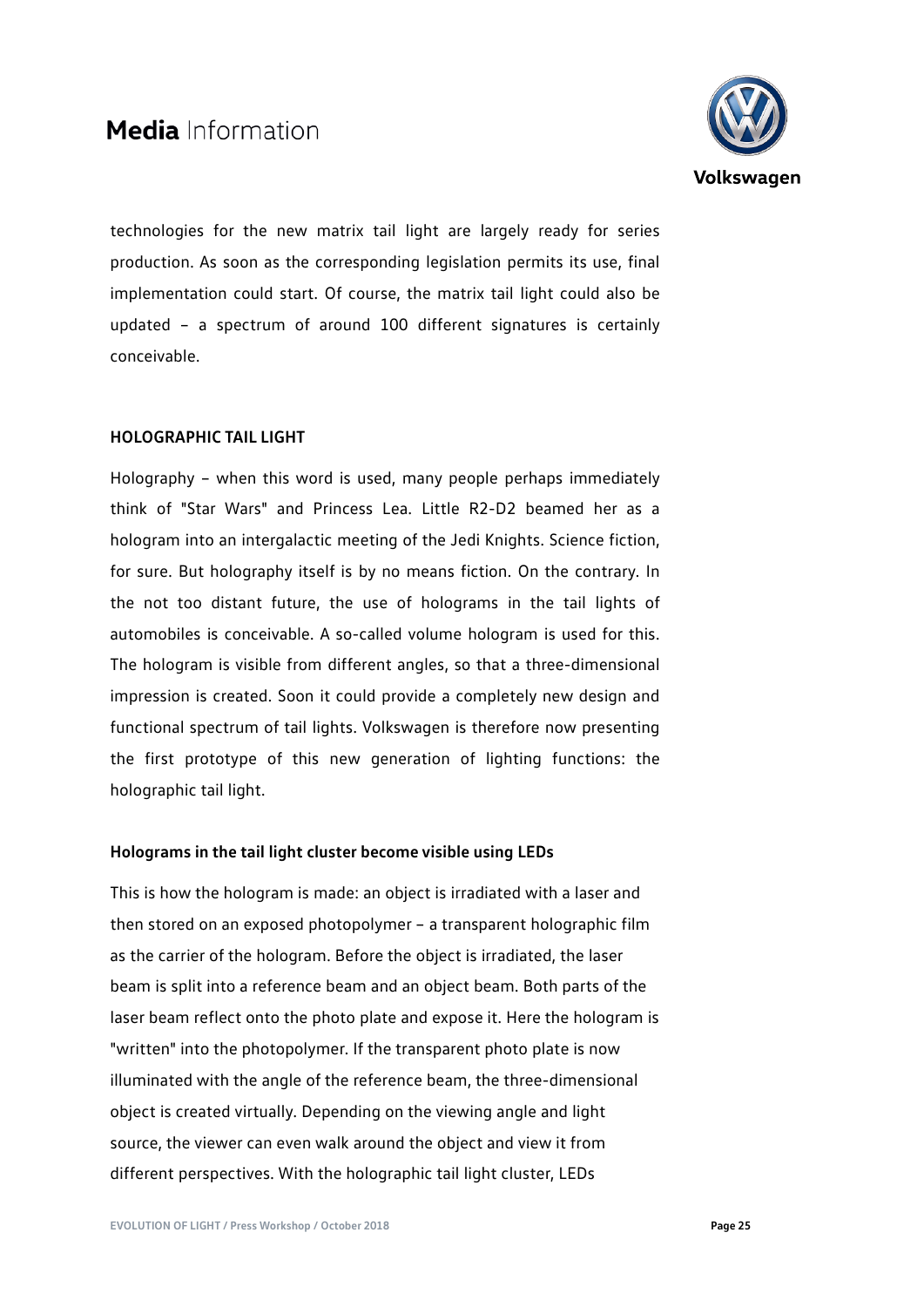

illuminate the photo plate exactly at the angle of the reference beam. As a result, a virtual three-dimensional light function appears in the tail light cluster. When switched off, the area of the light function is almost transparent. Only when it is illuminated as shown does the lighting function emerge in front of, above or behind the tail light cluster.

### **Light is created where there is no physical space available**

The holographic tail light offers a wide range of new possibilities. You can create light where there is no physical space. You can create new lighting effects. Light can be optically extracted from the tail light to create a plastic effect. It is possible to make the representation or visibility of the lighting function dependent on the viewing angle. The light sources themselves are "hidden" – no longer visible. Classic lighting functions such as the turn signal can also be displayed. A turn signal with a different colour could be placed behind a tail light hologram, which also seems to float freely in the tail light. In addition to the classic lighting functions, graphics such as the GTI logo could also be integrated in a free-floating manner to ensure that the statutory lighting functions are not impaired. For example, the GTI logo would only be visible to the observer standing next to the car.

### **OPTICAL PARK ASSIST**

Volkswagen uses the example of the Optical Park Assist to show what is possible with an innovative optical concept on an area of just one square centimetre. This new lighting function uses a micro-lens array (MLA) to project all kinds of signs and navigation aids onto the ground behind, next to or in front of the car. The array is equipped with more than a hundred small micro-lenses, all of which project the same image onto the street. Due to the large number of lenses, both the imaging performance and the light intensity are very good. In the case of the Optical Park Assist newly